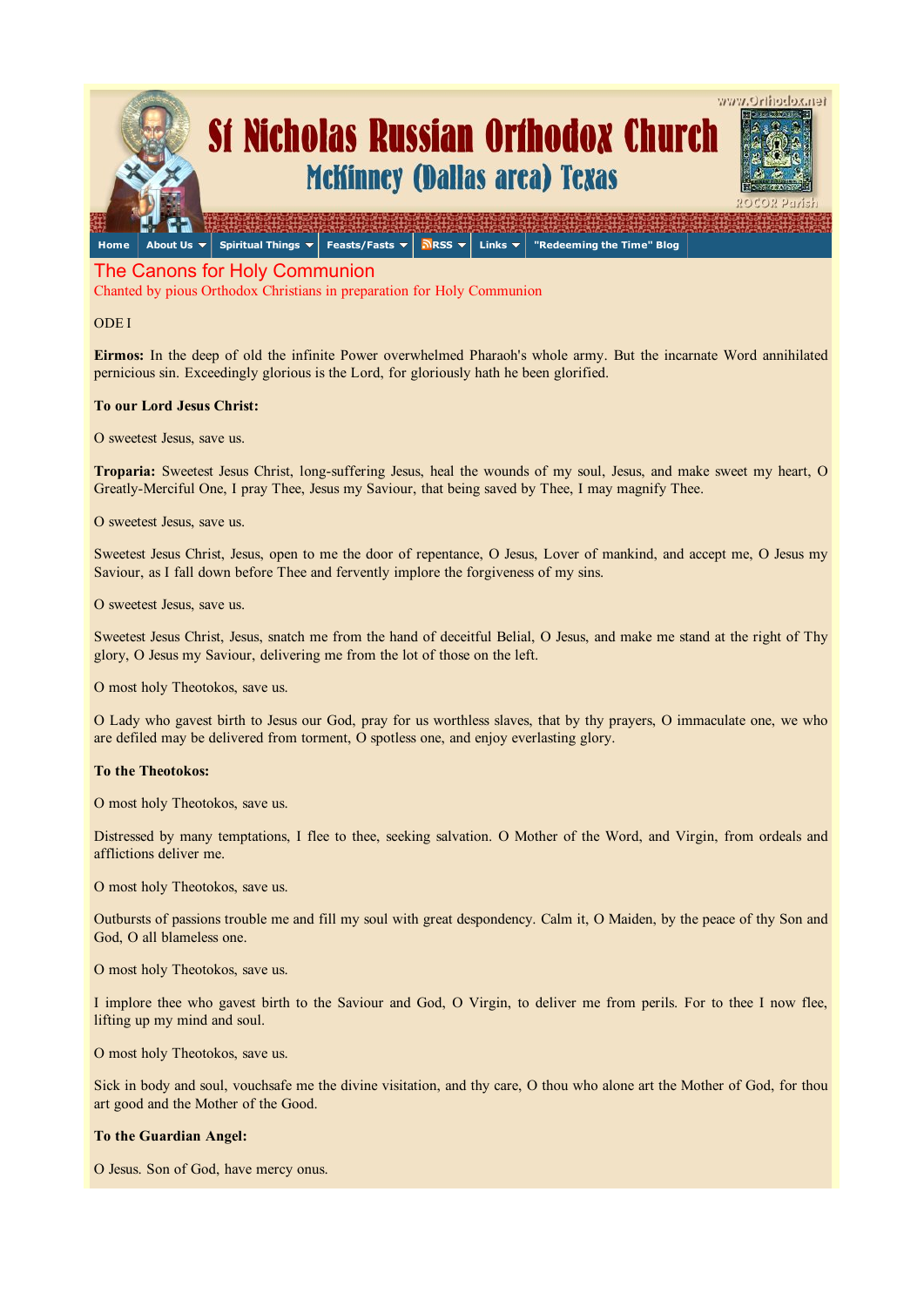Vouchsafe me, Thy servant, O Saviour, worthily to sing a song and to praise the fleshless Angel, my guide and guardian.

Holy Angel of the Lord, my Guardian, pray to God for me.

I lay alone in folly and idleness, O my guide and guardian; forsake not me who am perishing.

Glory to the Father, and to the Son, and to the Holy Spirit:

Direct my mind by thy prayer to fulfil the commandments of God, that I may receive from God remission of sins, and teach me to hate all wickedness, I pray thee.

Both now and ever, and unto the ages of ages. Amen.

**Theotokion:** With my guardian angel, O Virgin, pray for me thy servant to the Bountiful One, and teach me to fulfill the commandments of thy Son and my Creator.

# **ODE 3**

**Eirmos:** By establishing me on the rock of faith, Thou hast enlarged my mouth over mine enemies, and my spirit rejoiceth when I sing: There is none holy as our God, and none righteous beside Thee, O Lord.

O sweetest Jesus, save us.

**Troparia:** Hearken, O my Jesus, Lover of mankind, unto Thy servant calling with compunction; and deliver me, O Jesus, from condemnation and torment, O only long-suffering sweetest Jesus, plenteous in mercy.

O sweetest Jesus, save us.

Receive Thy servant, O my Jesus, who falleth down with tears, O my Jesus, and save me as one repentant, O my Jesus, delivering me from Gehenna, O Master, sweetest Jesus, plenteous in mercy.

O sweetest Jesus, save us.

O my Jesus, the time Thou gavest me I have squandered in passions, O my Jesus. Reject me not, O my Jesus, but call me, I pray, O Master, Sweetest Jesus, and save me!

O most holy Theotokos, save us.

**Theotokion:** O Virgin who gavest birth to my Jesus, implore Him to deliver me from Gehenna. Thou alone art the protectress of the afflicted, O thou who art full of Divine grace. And vouchsafe me the life that ageth not, O all-blameless one.

# **To the Theotokos:**

O most holy Theotokos, save us.

I have chosen thee to be the protection and intercession of my life, O Virgin, Mother of God. Guide me to thy haven, O cause of all blessings, O support of the faithful, O only all-lauded one.

O most holy Theotokos, save us.

I pray thee, O Virgin, to dispel the tumult of my soul and the storm of my grief; for thou, O Bride of God, hast given birth to Christ, the Prince of Peace, O only immaculate one.

O most holy Theotokos, save us.

Since thou broughtest forth Him who is the Benefactor and Cause of good, from the wealth of thy loving-kindness do thou pour forth on all; for thou canst do all things, being one mighty in power, for thou gavest birth to Christ; blessed of God art thou.

O most holy Theotokos, save us.

I am tortured by grievous sicknesses and morbid passions: O Virgin, help me! For I know thee to be the inexhaustible, unfailing treasury of healings, O all-blameless one.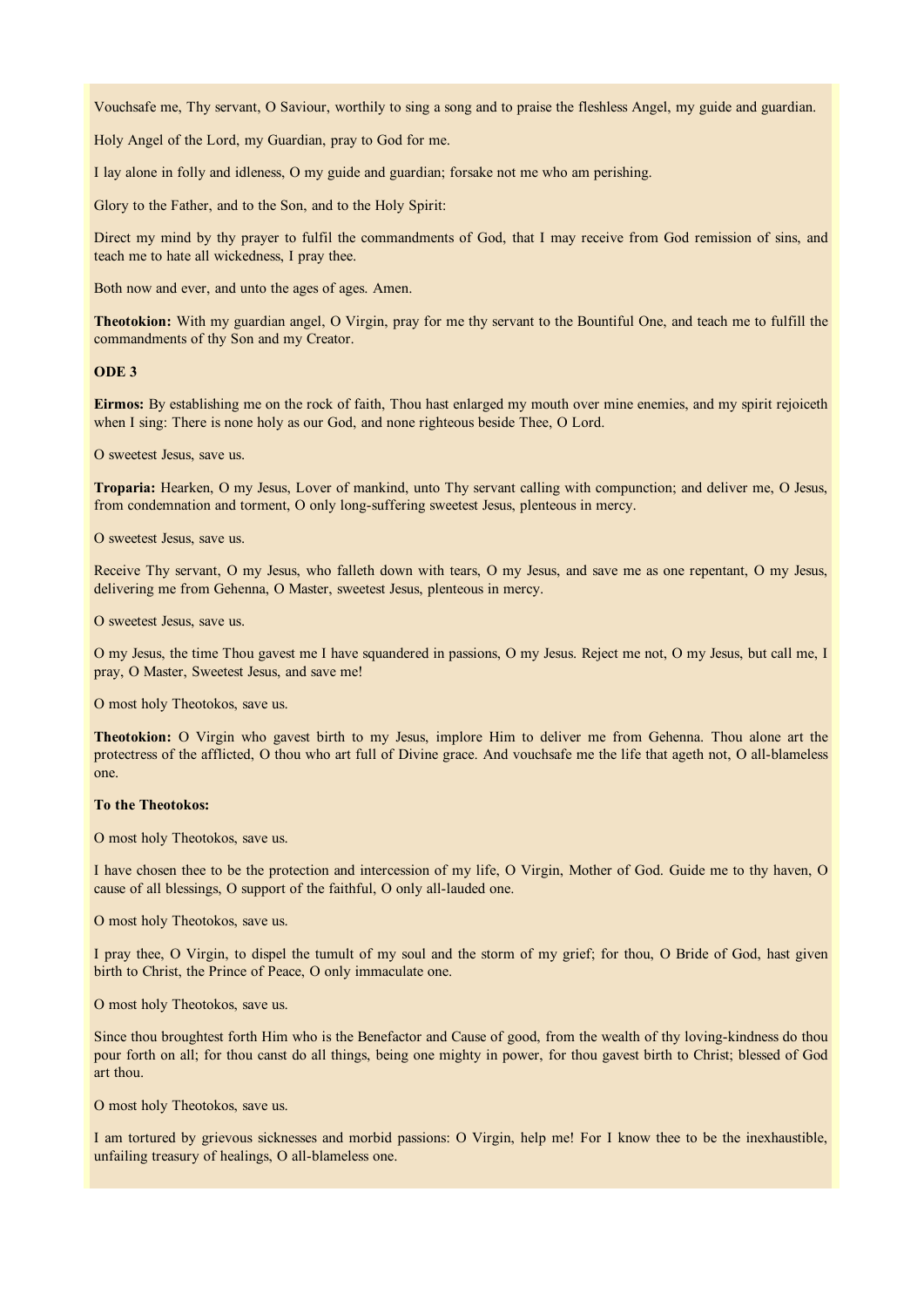# **To the Guardian Angel:**

Holy Angel of the Lord, my Guardian, pray to God for me.

All my thoughts and my soul I have committed to thee, O my guardian; do thou deliver me from all attacks of the enemy.

Holy Angel of the Lord, my Guardian, pray to God for me.

The enemy troubleth and trampleth on me, and teacheth me always to do his will, but do thou, O my guide, forsake not me who am perishing.

Glory to the Father, and to the Son, and to the Holy Spirit.

Grant me to sing with thanksgiving and fervour to my Creator and God, and to thee my good angel guardian: O my deliverer, rescue me from foes that trouble me.

Both now and ever, and unto the ages of ages. Amen.

**Theotokion:** Heal, O immaculate one, the most painful wounds of my soul, and drive away the enemies ever fighting against me.

Lord hare mercy *(thrice)* .

**Sedalen:** O Jesus my Saviour, Thou didst save the prodigal. Jesus my Saviour, Thou didst accept the harlot. And now have mercy on me. O Jesus plenteous in mercy; have compassion and save me. O Jesus my Benefactor, as Thou hadst compassion on Manasseh, my Jesus, only Lover of mankind.

**Kontakion:** Have compassion on me, O holy Angel of the Lord, my guardian, and leave me not, impure as I am, but irradiate me with the Divine Light, and make me worthy of the heavenly kingdom.

**Ekos:** Grant my soul, humiliated by many temptations, the ineffable heavenly glory, O holy intercessor and singer with the choirs of the fleshless hosts of God. Have mercy and keep me, and illumine my soul with good thoughts, that I may be enriched by thy glory, O my Angel, subdue my foes who wish me evil, and make me worthy of the heavenly kingdom.

Glory to the Father, and to the Son, and to the Holy Spirit.

**Sedalen:** From the love of my soul I cry to thee, O guardian of my soul, my most holy Angel! Protect and guard me always from the hunting of the evil one, and guide me to the heavenly life, teaching and enlightening and strengthening me.

Both now and ever, and unto the ages of ages.

Amen.

**Theotokion:** O protection of Christians that cannot be put to shame, O mediation unto the Creator unfailing, disdain not the suppliant voices of sinners; but be thou quick, O good one, to help us who in faith cry unto thee: Hasten to intercession and speed thou to make supplication, thou who dost ever protect, O Theotokos, them that honour thee.

# **ODE 4**

**Eirmos:** From a virgin didst Thou come, not as an ambassador, nor as an Angel, hut the very Lord Himself incarnate, and didst save me, the whole man. Wherefore I cry to Thee: Glory to Thy power, O Lord.

O sweetest Jesus, save us.

Heal, O my Jesus, the wounds of my soul, O my Jesus, I pray, and snatch me from the hand of soul-corrupting Belial, O my compassionate Jesus, and save me.

O sweetest Jesus, save us.

I have sinned, O my sweetest Jesus; O compassionate one, O my Jesus, save me who flee to Thy protection, O long-suffering Jesus, and vouchsafe me Thy kingdom.

O sweetest Jesus, save us.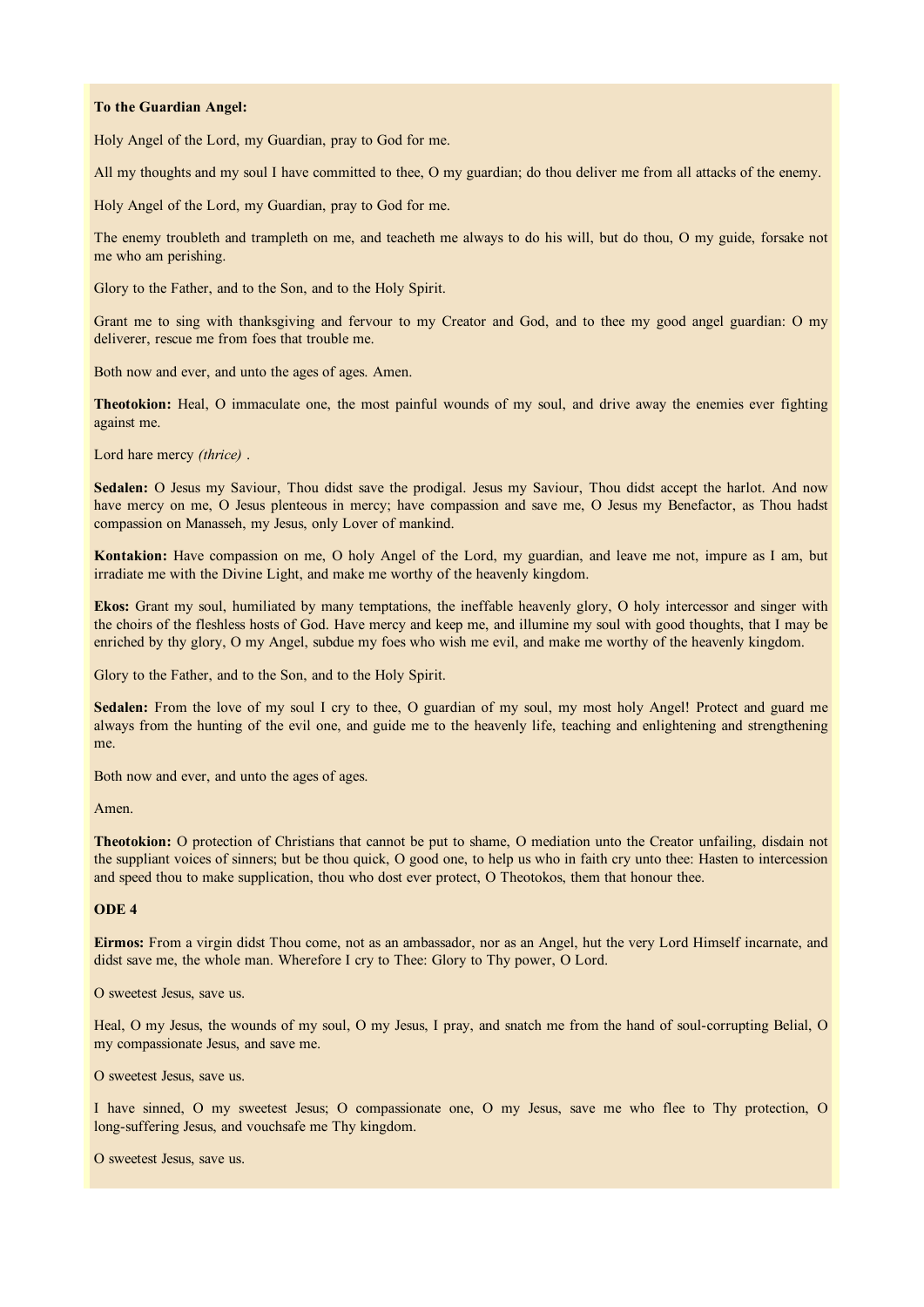No one hath sinned, O my Jesus, as have I, the wretched one; but now I fall down praying: Save me, O my Jesus, and grant me life, O my Jesus.

O most holy Theotokos, save us.

O all-hymned one, who gavest birth to the Lord Jesus, implore Him to deliver from torment all who hymn thee and call thee truly the Theotokos.

# **To the Theotokos:**

O most holy Theotokos, save us.

O thou who gavest birth to the Lord Pilot, still the storm of my sins, and the turmoil of my passions, O Bride of God.

O most holy Theotokos, save us.

I call upon the abyss of thy compassion grant it me, for thou didst give birth to the kindhearted One and Saviour of all that hymn thee.

O most holy Theotokos, save us.

While delighting in thy gifts, O most-pure one, we sing a song of thanksgiving to thee, knowing thee to be the Mother of God.

O most holy Theotokos, save us.

As I lie on the bed of my pain and sickness, do thou help me, for thou art a lover of goodness, O only Ever-Virgin Theotokos.

O most holy Theotokos, save us.

Having thee, O all-hymned one, as our hope and support and unshakable wall of salvation, we are delivered from every adversity.

# **To the Guardian Angel:**

Holy Angel of the Lord, my Guardian, pray to God for me.

Pray to God the Lover of mankind, and forsake me not, O my guardian, but ever keep my life in peace, and grant me the invincible salvation.

Holy Angel of the Lord, my Guardian, pray to God for me.

As the defender and guardian of my life I received thee from God, O Angel. I pray thee, O holy one, free me from all harm.

Glory to the Father, and to the Son, and to the Holy Spirit.

Cleanse my foulness by thy holiness, O my guardian, and may I be drawn from the left side by thy prayers, and become a partaker of glory.

Both now and ever, and unto the ages of ages. Amen

Perplexity confronteth me from the evil surrounding me, O most pure one, but deliver me from it speedily, for I flee only to thee.

#### **ODE 5**

**Eirmos:** O Thou Who art the Light of those lying in darkness, and the salvation of the desparing, O Christ my Saviour, I rise early to pray to Thee, O King of Peace. Enlighten me with Thy radiance, for I know none other God beside Thee.

O sweetest Jesus, save us.

Thou art the light of my mind, O my Jesus; Thou art the salvation of my despairing soul, O Saviour. O my Jesus, do Thou deliver me from torment and Gehenna, as I cry: Save me, the wretched one, O Christ my Jesus.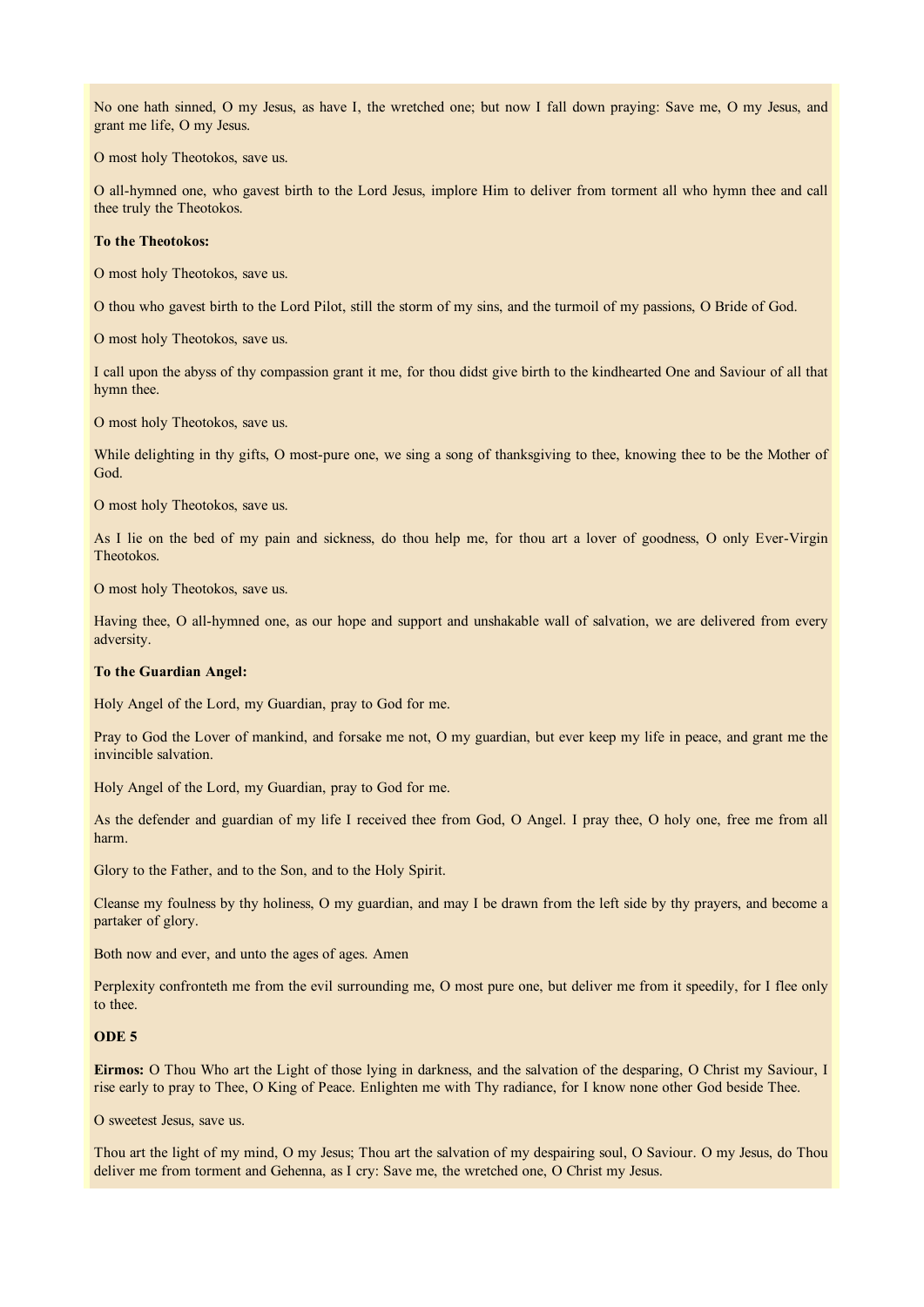O sweetest Jesus, save us.

Utterly cast down to shameful passions, O my Jesus, I now cry: Stretch down to me a helping hand, O my Jesus, and pluck me out as I cry: Save me, the wretched one, O Christ my Jesus.

O sweetest Jesus, save us.

Carving about a mind defiled, I call to Thee, O Jesus: Cleanse me from the dirt of sin, and redeem me who slipped down to the depths of evil through ignorance, and save me, O Saviour my Jesus, I pray.

O most holy Theotokos, save us.

O Maiden Mother of God, who gavest birth to Jesus, implore Him to save all Orthodox monastics and laity, and to deliver from Gehenna those who cry: Beside thee we know no certain protection.

### **To the Theotokos:**

O most holy Theotokos, save us.

Fill my heart with gladness, O pure one, by giving me thine incorruptible joy, O thou who didst bear the Cause of gladness.

O most holy Theotokos, save us.

Deliver us from dangers, O pure Theotokos, who didst give birth to Eternal Redemption and the Peace that doth surpass all understanding.

O most holy Theotokos, save us.

Dispel the darkness of my sins, O Bride of God, by the radiance of thy splendour, for thou hast given birth to the Divine and Pre-eternal Light.

O most holy Theotokos, save us.

Heal, O pure one, the infirmity of my soul, when thou hast deemed me worthy of thy visitation, and grant me health by thine intercessions.

### **To the Guardian Angel:**

Holy Angel of the Lord, my Guardian, pray to God for me.

As thou hast boldness toward God, O my holy guardian, pray Him to deliver me from the evils that afflict me.

Holy Angel of the Lord, my Guardian, pray to God for me.

O radiant light, make radiant my soul, () my guide and guardian Angel, given me by God.

Glory to the Father, and to the Son, and to the Holy Spirit.

Keep me awake who sleep from the burden of my sins, O Angel of God, and by thy prayers raise me up to glorify Him.

Both now and ever, and unto the ages of ages. Amen.

O Lady Mary, Theotokos unwedded, O hope of the faithful, subdue the attacks of the enemy, and gladden them that hymn thee.

# **ODE 6**

**Eirmos:** Whirled about in the abyss of sin, I appeal to the unfathomable abyss of Thy compassion: From corruption raise me up, O God.

O sweetest Jesus, save us.

O my Jesus Christ plenteous in mercy, accept me who confess my sins, O Master, and save me, O Jesus, and snatch me from corruption, O Jesus.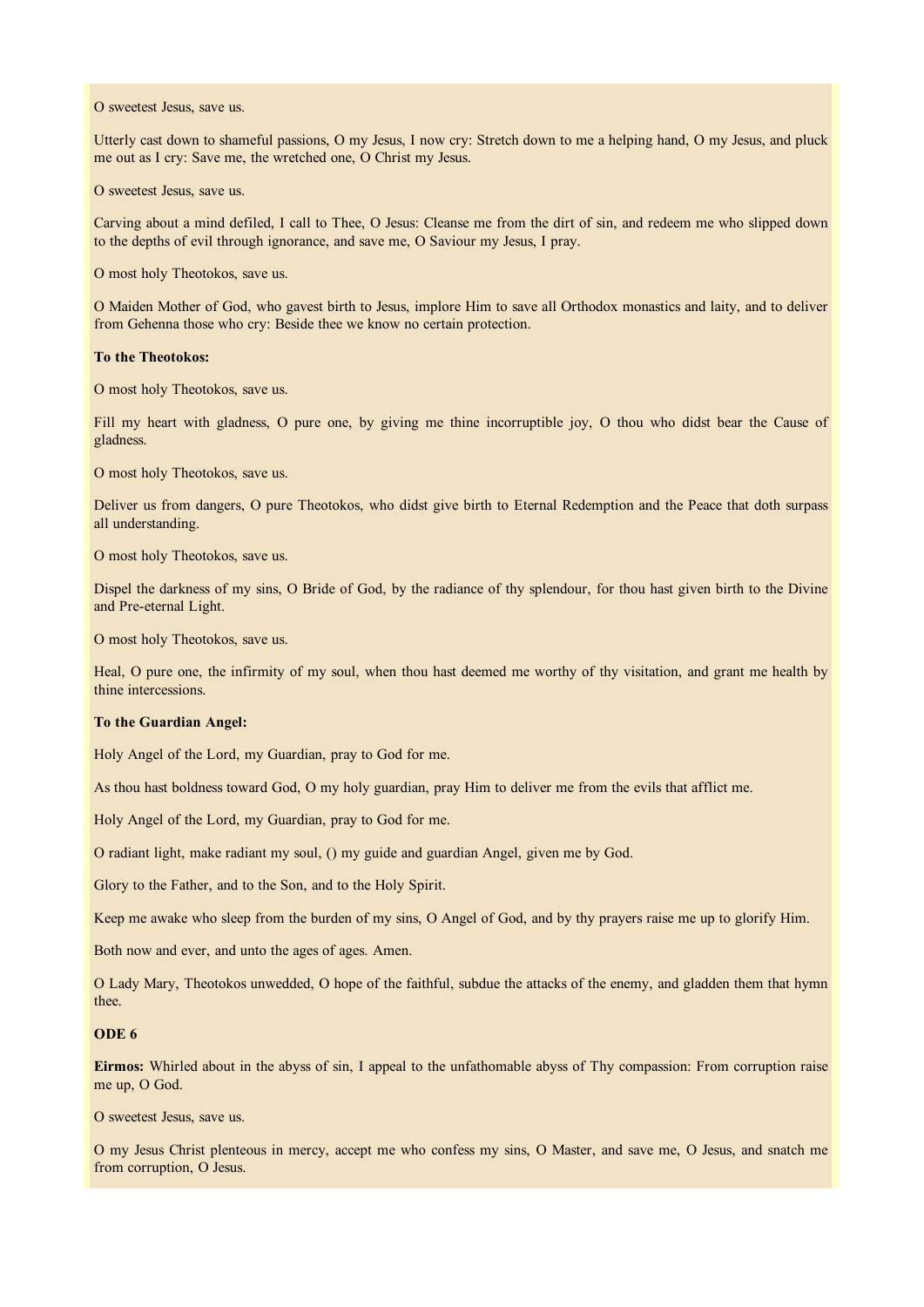O sweetest Jesus, save us.

O my Jesus, no one else hath been so prodigal as I, the wretched one, O Jesus Lover of mankind, but do Thou Thyself save me, O Jesus.

O sweetest Jesus, save us.

O my Jesus, with my passions I have surpassed the harlot and the prodigal, Manasseh and the publican, O my Jesus, and the robber and the Ninevites, O Jesus.

O most holy Theotokos, save us.

O thou who didst give birth to my Jesus Christ, O only undefiled and immaculate Virgin: Cleanse me now, the defiled one, by the hyssop of thine intercessions.

### **To the Theotokos:**

O most holy Theotokos, save us.

O Virgin, implore thy Son and Lord Who from death and corruption hath saved my nature, captured by corruption and death, by giving Himself to death, to deliver me from the enemies' wickedness.

O most holy Theotokos, save us.

I know thee as the intercessor and safest guardian of my life, O Virgin, who puttest a stop to the swarm of temptations and drivest away the demonic assault; and I pray always: From the corruption of my passions, deliver me.

O most holy Theotokos, save us.

We have thee as a wall of refuge and the perfect salvation of our souls and release from our afflictions, O Maiden, and we ever rejoice in thy light. O Sovereign Lady, save us now from passions and dangers.

O most holy Theotokos, save us.

Now I lie on a bed of infirmities, and there is no healing for my flesh; but I pray to thee, O good one who gavest birth to God and the Saviour of the world and the Healer of sicknesses: From the corruption of illness raise me up.

# **To the Guardian Angel:**

Holy Angel of the Lord, my Guardian, pray to God for me.

Deliver me from every misfortune and save me from sorrow, I pray, O holy Angel, given to me as my good guardian by God.

Holy Angel of the Lord, my Guardian, pray to God for me.

Enlighten my mind, O good one, and illumine me, I pray thee, O holy Angel, and teach me to think always profitably.

Glory to the Father, and to the Son, and to the Holy Spirit:

Calm my heart from present disturbance, and strengthen me to be vigilant in good, O my guardian, and guide me miraculously in quietness of life.

Both now and ever, and unto the ages of ages. Amen.

The **Theotokion:** The Word of God dwelt in thee, O Theotokos, and showed thee to men as the heavenly ladder. For by thee the Most High descended to us.

*Then we say The Akathist to Sweetest Jesus which follows, or The Akathist to the Most Holy Theotokos, which follows it.*

*If there be a great feast, and it have its own Akathist, we may say that Akathist instead.*

**Akathist to our Sweetest Lord Jesus Christ**

**Kontakion 1**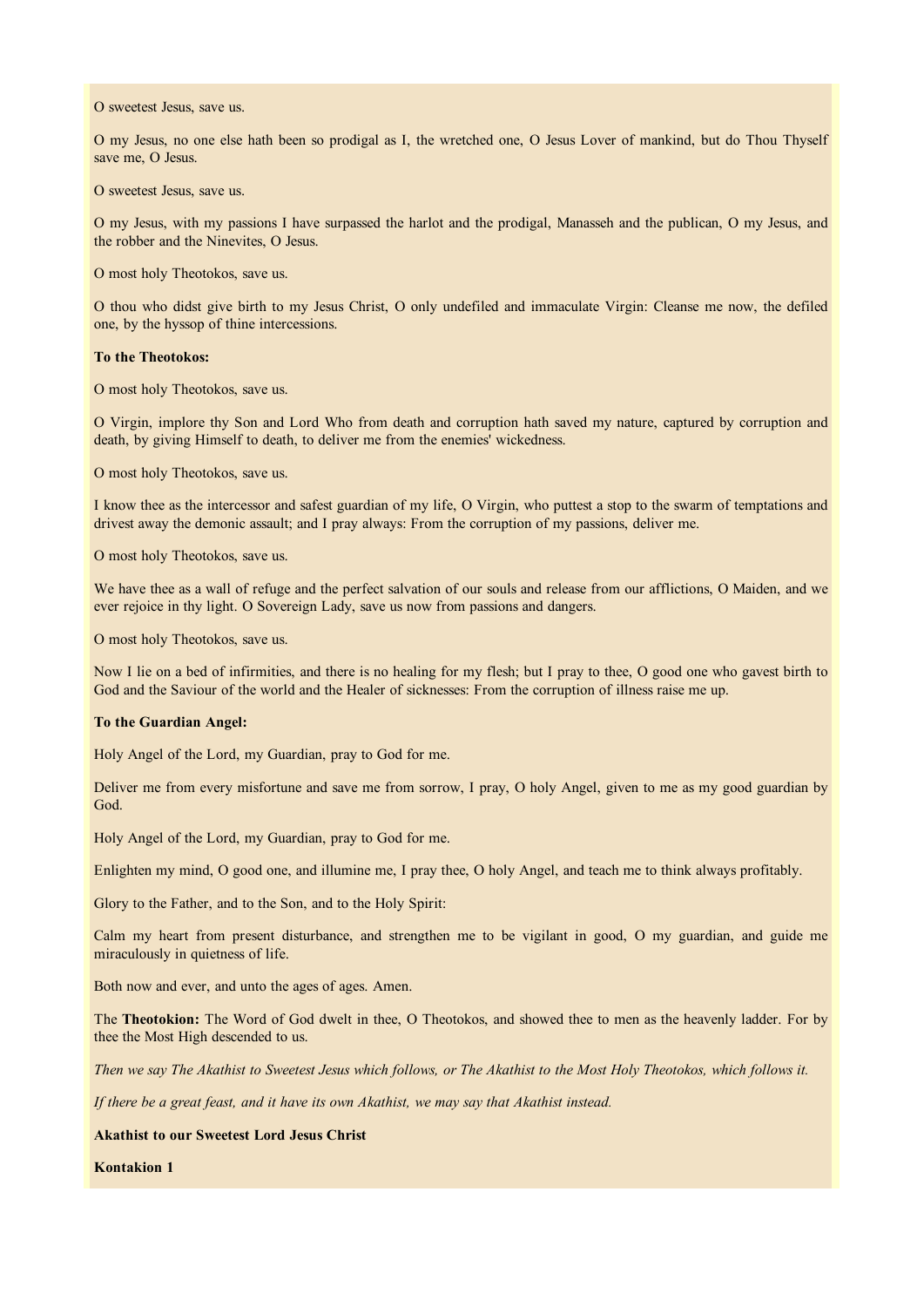O Champion Leader and Lord, Vanquisher of hades, I, Thy creature and servant, offer Thee songs of praise, for Thou hast delivered me from eternal death; but as Thou hast unutterable loving-kindness, free me from every danger, as I cry:

Jesus, Son of God, have mercy on me!

### **Ekos 1**

Creator of Angels and Lord of Hosts! As of old Thou didst open ear and tongue to the deaf and dumb, likewise open now my perplexed mind and tongue to the praise of Thy Most Holy Name, that I may cry to Thee:

Jesus, Most Wonderful, Angels' Astonishment!

Jesus, Most Powerful, Forefathers' Deliverance!

Jesus, Most Sweet, Patriarchs' Exaltation!

Jesus, Most Glorious, Kings' Stronghold!

Jesus, Most Beloved, Prophets' Fulfillment!

Jesus, Most Marvelous, Martyrs' Strength!

Jesus, Most Peaceful, Monks' Joy!

Jesus, Most Gracious, Presbyters' Sweetness!

Jesus, Most Merciful, Fasters' Abstinence!

Jesus, Most Tender, Saints' Rejoicing!

Jesus, Most Honourable, Virgins' Chastity!

Jesus, Everlasting, Sinners' Salvation!

Jesus, Son of God, have mercy on me!

#### **Kontakion 2**

As when seeing the widow weeping bitterly, O Lord, Thou wast moved with pity, and didst raise her son from the dead as he was being carried to burial, likewise have pity on me, O Lover of mankind, and raise my soul, deadened by sins, as I cry: Alleluia!

# **Ekos 2**

Seeking to understand the incomprehensible, Philip asked: "Lord, show us the Father," and Thou didst answer him: "Have I been so long with you and yet hast thou not known that I am in the Father and the Father in Me?" Likewise, O Inconceivable One, with fear I cry to Thee:

Jesus, Eternal God! Jesus, All-Powerful King! Jesus, Long-suffering Master! Jesus, All-Merciful Saviour! Jesus, my gracious Guardian! Jesus, cleanse my sins! Jesus, take away mine iniquities! Jesus, pardon mine unrighteousness! Jesus, my Hope, forsake me not!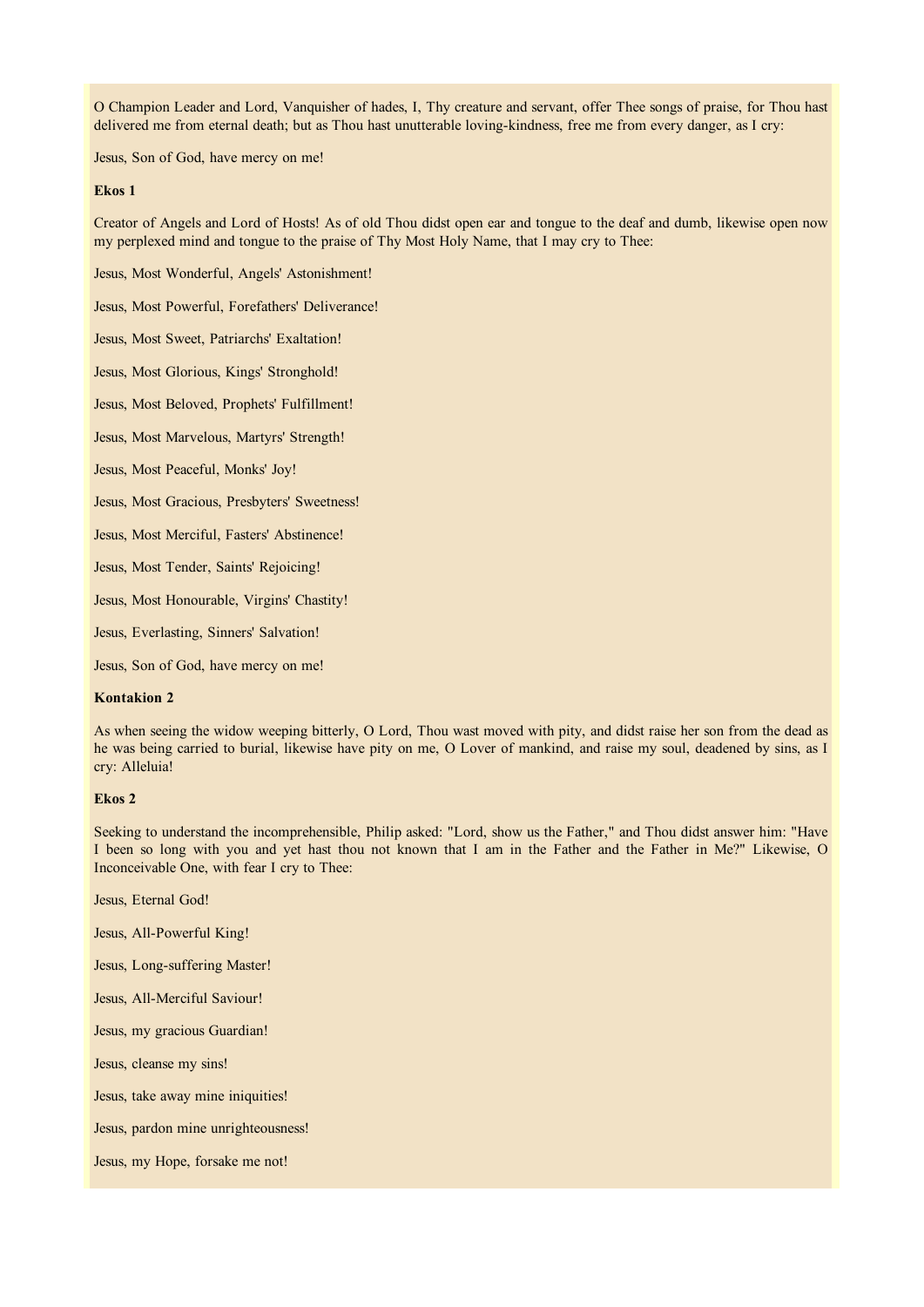Jesus, my Helper, reject me not!

Jesus, my Creator, forget me not!

Jesus, my Shepherd, destroy me not!

Jesus, Son of God, have mercy on me!

### **Kontakion 3**

Thou Who didst endue with power from on high Thine Apostles who tarried in Jerusalem, O Jesus, clothe also me, stripped bare of all good work, with the warmth of Thy Holy Spirit, and grant that with love I may sing to Thee: Alleluia!

# **Ekos 3**

In the abundance of Thy mercy, O Jesus, Thou hast called publicans and sinners and infidels. Now disdain me not who am like them, but as precious myrrh accept this song:

Jesus, Invincible Power!

Jesus, Infinite Mercy!

Jesus, Radiant Beauty!

Jesus, Unspeakable Love!

Jesus, Son of the Living God!

Jesus, have mercy on me, a sinner!

Jesus, hear me who was conceived in iniquity!

Jesus, cleanse me who was born in sin!

Jesus, teach me who am worthless!

Jesus, enlighten my darkness!

Jesus, purify me who am unclean!

Jesus, restore me, a prodigal!

Jesus, Son of God, have mercy on me!

# **Kontakion 4**

Having an interior storm of doubting thoughts, Peter was sinking. But beholding Thee, O Jesus, in the flesh walking on the waters, he confessed Thee to be the true God; and receiving the hand of salvation, he cried: Alleluia!

# **Ekos 4**

When the blind man heard Thee, O Lord, passing by on the way, he cried: "Jesus, Son of David, have mercy on me!" And Thou didst call him and open his eyes. Likewise enlighten the spiritual eyes of my heart with Thy love as I cry to Thee and say:

Jesus, Creator of those on high!

Jesus, Redeemer of those below!

Jesus, Vanquisher of the powers of hell!

Jesus, Adorner of every creature!

Jesus, Comforter of my soul!

Jesus, Enlightener of my mind!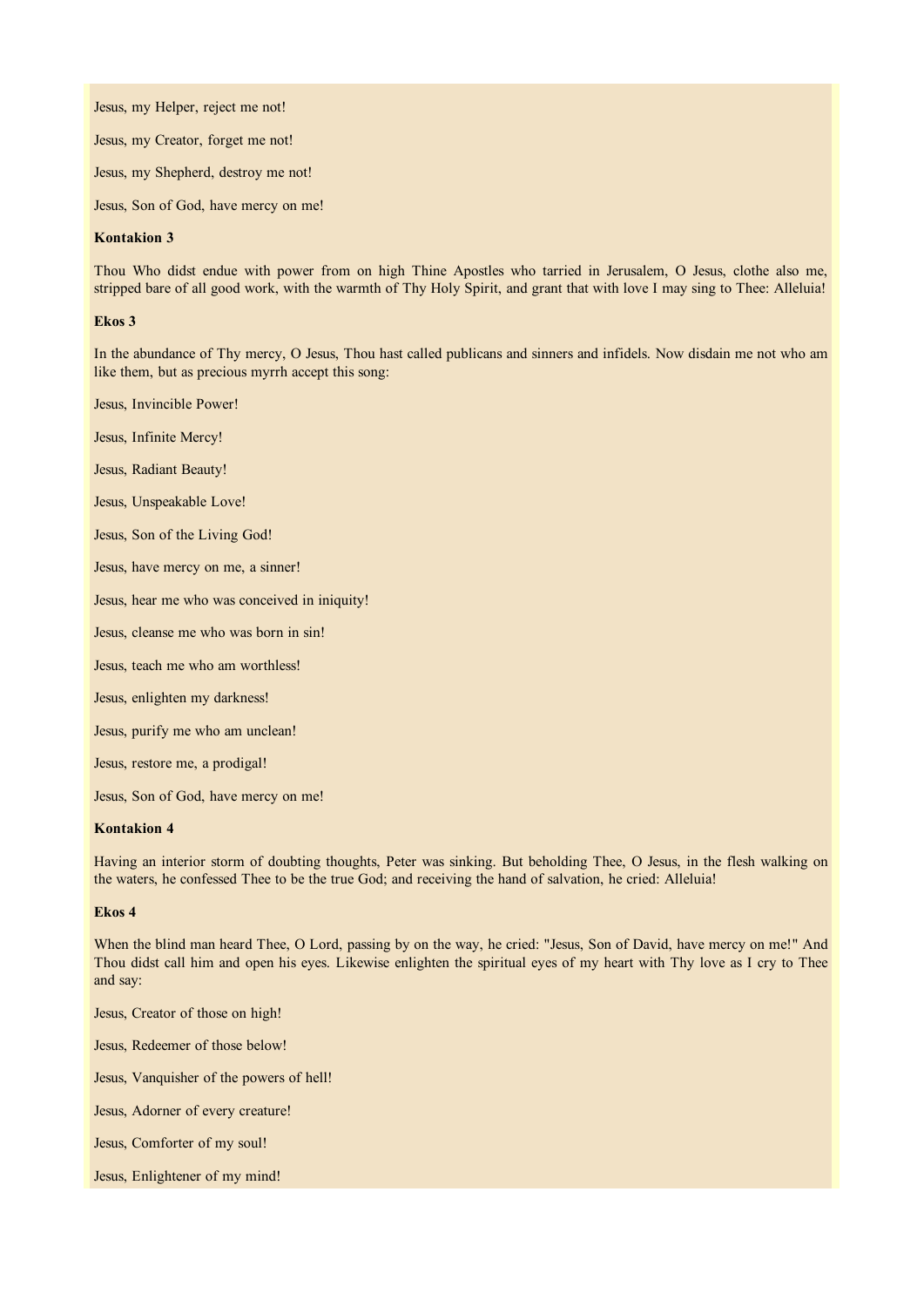Jesus, Gladness of my heart!

Jesus, Health of my body!

Jesus, my Saviour, save me!

Jesus, my Light, enlighten me!

Jesus, deliver me from all torments!

Jesus, save me despite mine unworthiness!

Jesus, Son of God, have mercy on me!

# **Kontakion 5**

As of old Thou didst redeem us from the curse of the law by Thy Divinely-shed Blood, O Jesus, likewise rescue me from the snares in which the serpent hath entangled us through the passions of the flesh, through lustful suggestions and evil despondency, as we cry to Thee: Alleluia!

# **Ekos 5**

Seeing the Creator in human form and knowing Him to be their Lord, the Hebrew children sought to please Him with branches, crying: Hosanna! But we offer Thee a song, saying:

Jesus, Tue God!

Jesus, Son of David!

Jesus, Glorious King!

Jesus, Innocent Lamb!

Jesus, Wonderful Shepherd!

Jesus, Guardian of mine infancy!

Jesus, Nourisher of my youth!

Jesus, Praise of mine old age!

Jesus, my Hope at death!

Jesus, my Life after death!

Jesus, my Comfort at Thy Judgment!

Jesus, my Desire, let me not then be ashamed!

Jesus, Son of God, have mercy on me!

#### **Kontakion 6**

In fulfillment of the words and message of the inspired Prophets, O Jesus, Thou didst appear on earth, and Thou Who art uncontainable didst dwell with men. Thenceforth, being healed through Thy wounds, we learned to sing: Alleluia!

### **Ekos 6**

When the light of Thy truth dawned on the world, devilish delusion was driven away; for the idols, O our Saviour, have fallen, unable to endure Thy strength. But we who have received salvation, cry to Thee:

Jesus, the Truth, dispelling falsehood!

Jesus, the light above all lights!

Jesus, the King, surpassing all in strength!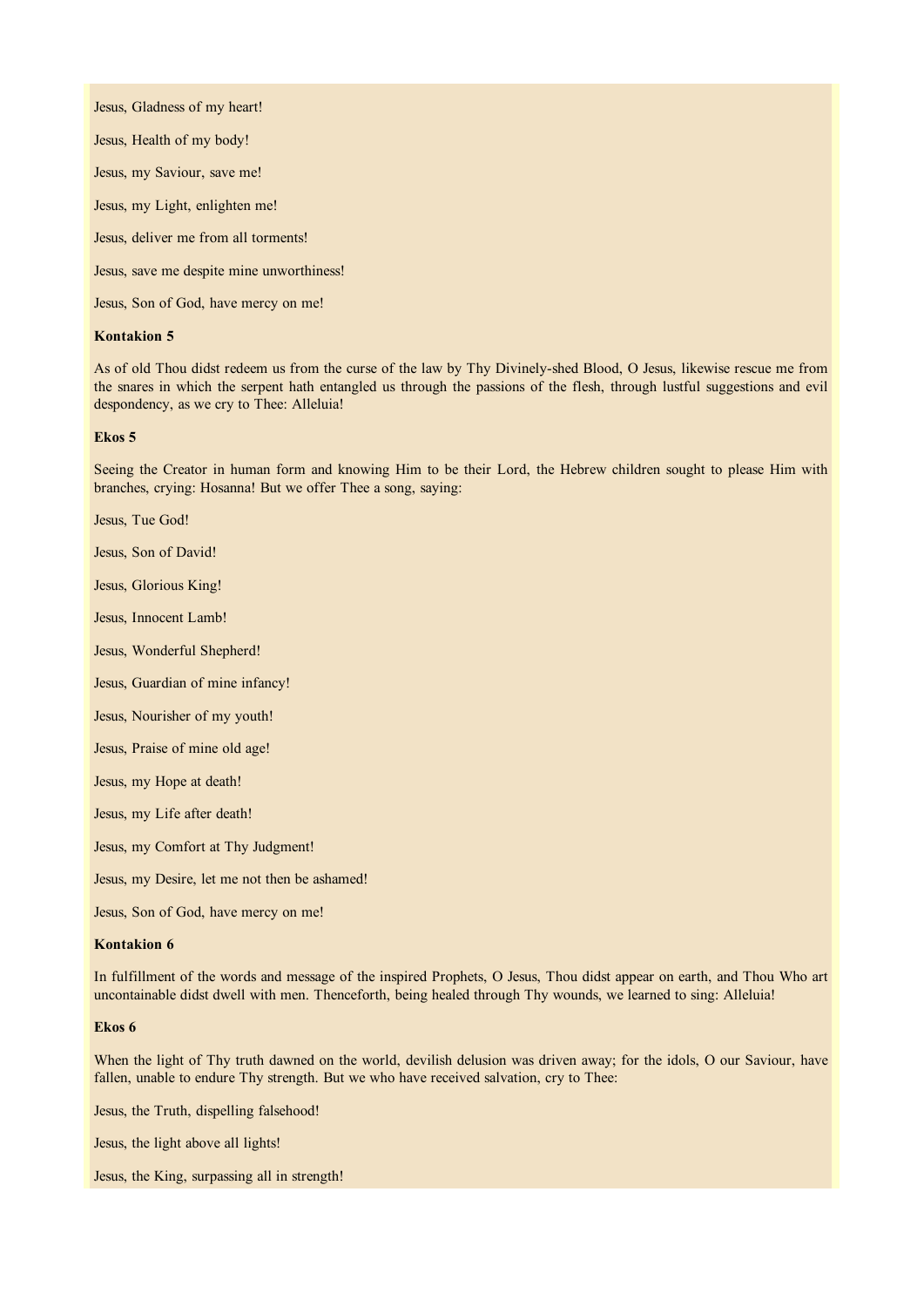Jesus, God, constant in mercy!

Jesus, Bread of Life, fill me who am hungry!

Jesus, Source of Knowledge, refresh me who am thirsty!

Jesus, Garment of Gladness, clothe my nakedness!

Jesus, Veil of Joy, cover mine unworthiness!

Jesus, Giver to those who ask, give me sorrow for my sins!

Jesus, Finder of those who seek, find my soul!

Jesus, Opener to those who knock, open my wretched heart!

Jesus, Redeemer of sinners, wash away my sins!

Jesus, Son of God, have mercy on me!

# **Kontakion 7**

Desiring to unveil the mystery hidden from the ages, Thou wast led as a sheep to the slaughter, O Jesus, and as a lamb before its shearer. But as God Thou didst rise from the dead and didst ascend with glory to Heaven, and along with Thyself Thou didst raise us who cry: Alleluia!

### **Ekos 7**

The Creator hath shown us a marvelous Creature, Who took flesh without seed from a Virgin, rose from the tomb without breaking the seal, and entered bodily the Apostles' room when the doors were shut. Therefore, marvelling at this we sing:

- Jesus, Uncontainable Word!
- Jesus, Inscrutable Intelligence!
- Jesus, Incomprehensible Power!
- Jesus, Inconceivable Wisdom!

Jesus, Undepictable Deity!

- Jesus, Boundless Dominion!
- Jesus, Invincible Kingdom!

Jesus, Unending Sovereignty!

Jesus, Supreme Strength!

Jesus, Eternal Power!

Jesus, my Creator, have compassion on me!

Jesus, my Saviour, save me!

Jesus, Son of God, have mercy on me!

# **Kontakion 8**

Seeing God wondrously incarnate, let us shun the vain world and set our mind on things divine; for God descended to earth to raise to heaven us who cry to Him: Alleluia!

# **Ekos 8**

Being both below and above, Thou didst never falter, O Thou immeasurable One, when Thou didst voluntarily suffer for us, and by Thy death our death didst put to death, and by Thy Resurrection didst grant life to those who sing: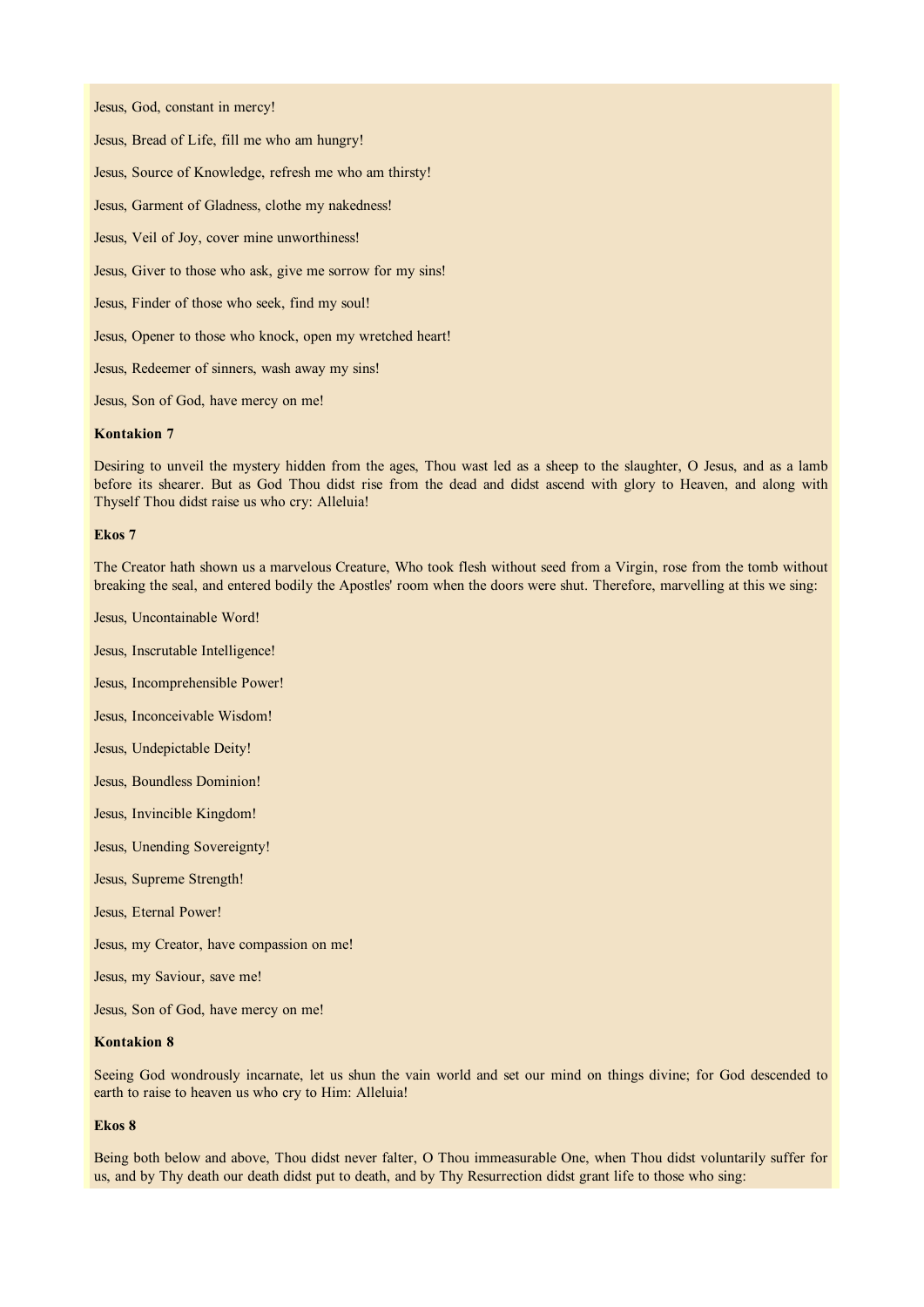Jesus, Sweetness of the heart! Jesus, Strength of the body! Jesus, Purity of the soul! Jesus, Brightness of the mind! Jesus, Gladness of the conscience! Jesus, Sure Hope! Jesus, Memory Eternal! Jesus, High Praise! Jesus, my most exalted Glory! Jesus, my Desire, reject me not! Jesus, my Shepherd, recover me! Jesus, my Saviour, save me! Jesus, Son of God, have mercy on me!

### **Kontakion 9**

The Angelic Hosts in Heaven glorify unceasingly Thy most holy Name, O Jesus, crying, Holy, Holy, Holy! But we sinners on earth, with our frail voices cry: Alleluia!

#### **Ekos 9**

We see most eloquent orators voiceless as fish when they must speak of Thee, O Jesus our Saviour. For it is beyond their power to tell how Thou art both perfect man and immutable God at the same time. But we, marvelling at this Mystery, cry faithfully :

Jesus, Eternal God! Jesus, King of Kings! Jesus, Lord of Lords! Jesus, Judge of the living and the dead! Jesus, Hope of the hopeless! Jesus, Comforter of the mournful! Jesus, Glory of the poor!

Jesus, condemn me not according to my deeds!

Jesus, cleanse me according to Thy mercy!

Jesus, take from me despondency!

Jesus, enlighten the thoughts of my heart!

Jesus, make me ever mindful of death!

Jesus, Son of God, have mercy on me!

#### **Kontakion 10**

Wishing to save the world, O Sunrise of the East, Thou didst come to the dark Occident of our nature, and didst humble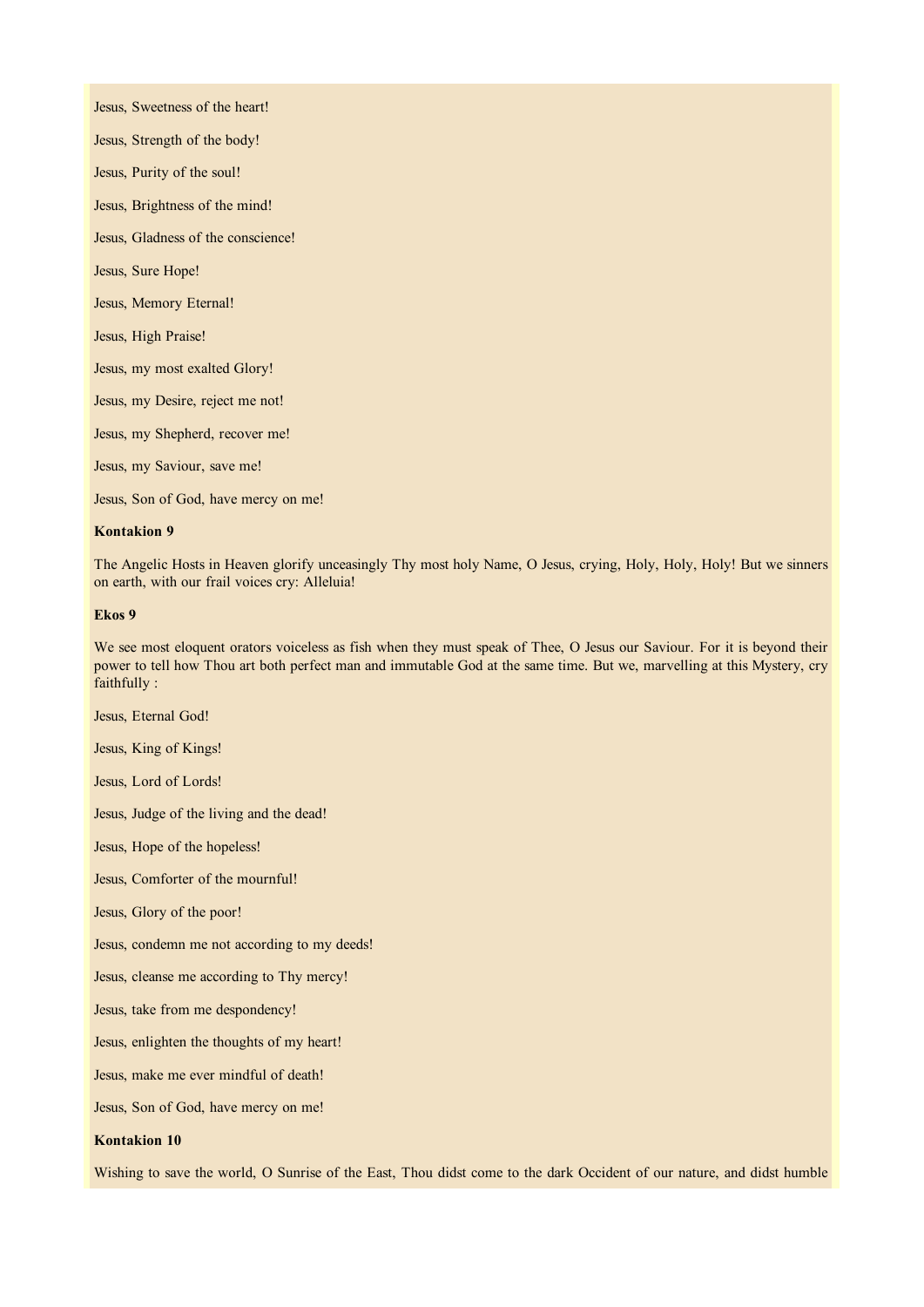Thyself even to the point of death. Therefore Thy Name is exalted above every name, and from all the tribes of heaven and earth, Thou dost hear: Alleluia!

### **Ekos 10**

King Eternal, Comforter, true Christ! Cleanse us from every stain as Thou didst cleanse the Ten Lepers, and heal us as Thou didst heal the greedy soul of Zacchaeus the publican, that we may cry to Thee with compunction and say:

Jesus, Treasury Incorruptible!

Jesus, Unfailing Wealth!

Jesus, Strong Food!

Jesus, Inexhaustible Drink!

Jesus, Garment of the poor!

Jesus, Defender of widows!

Jesus, Protector of orphans!

Jesus, Helper of toilers!

Jesus, Guide of pilgrims!

Jesus, Pilot of voyagers!

Jesus, Calmer of tempests!

Jesus, God, raise me who am fallen!

Jesus, Son of God, have mercy on me!

#### **Kontakion 11**

Tenderest songs I, though unworthy, offer to Thee, and like the woman of Canaan, I cry to Thee: O Jesus, have mercy on me! For it is not my daughter, but my flesh violently possessed with passions and burning with fury. So grant healing to me who cry to Thee: Alleluia!

# **Ekos 11**

Having previously persecuted Thee Who art the Light that enlighteneth them that are in the darkness of ignorance, Paul experienced the power of the voice of divine enlightenment, and understood the swiftness of the soul's conversion to God. Likewise, enlighten the dark eye of my soul, as I cry:

Jesus, my most mighty King!

Jesus, my most powerful God!

Jesus, mine Immortal Lord!

Jesus, my most glorious Creator!

Jesus, my most kind Teacher and Guide!

Jesus, my most compassionate Shepherd!

Jesus, my most gracious Master!

Jesus, my most merciful Saviour!

Jesus, enlighten my senses darkened by passions!

Jesus, heal my body scabbed with sins!

Jesus, cleanse my mind from vain thoughts!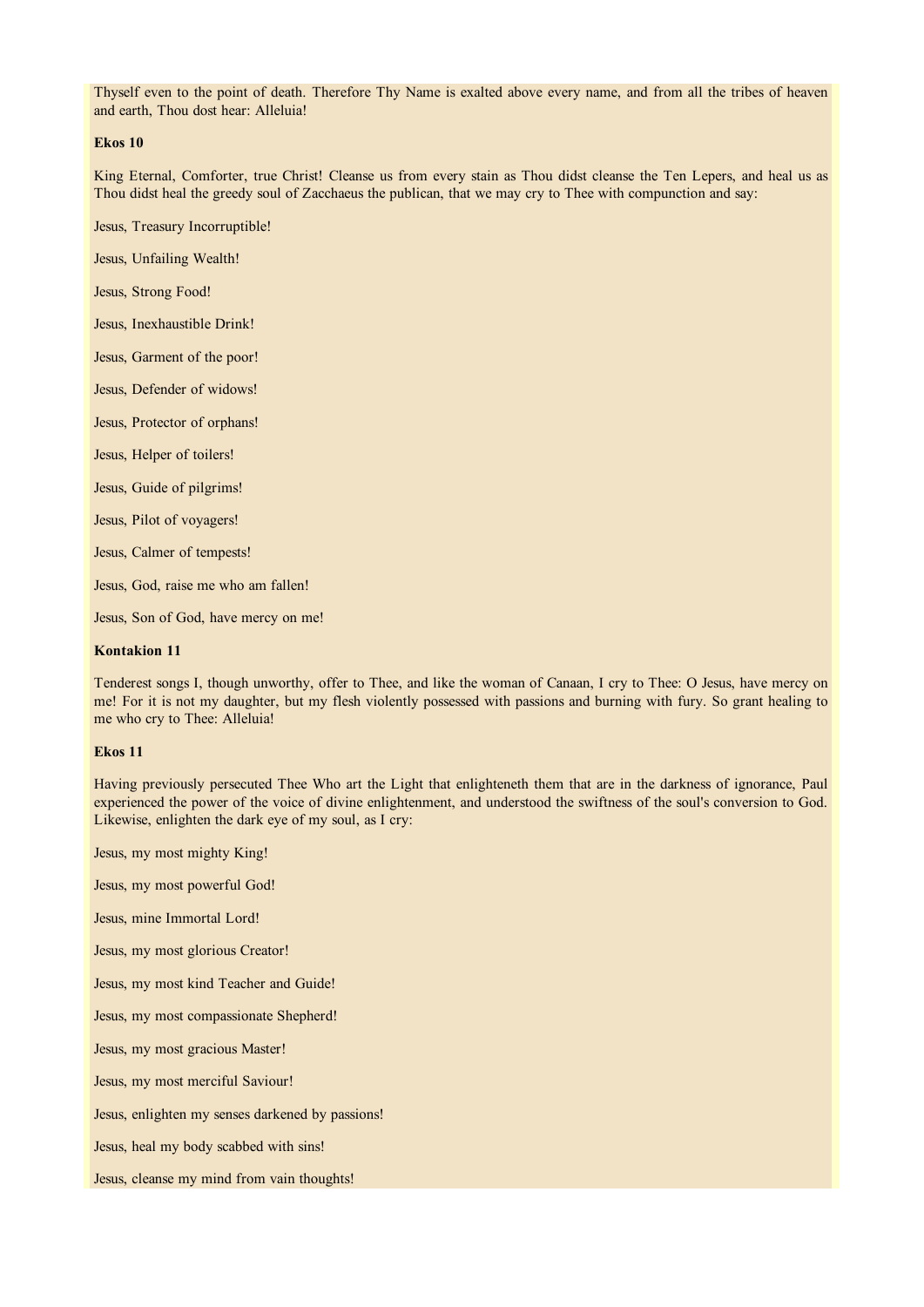Jesus, keep my heart from evil!

Jesus, Son of God, have mercy on me!

# **Kontakion 12**

Grant me Thy grace, O Jesus, Absolver of all debts, and receive me who am repenting, as Thou didst receive Peter who denied Thee, and call me who am downcast, as of old Thou didst call Paul who persecuted Thee, and hear me crying to Thee: Alleluia!

# **Ekos 12**

Praising Thine incarnation, we all glorify Thee and, with Thomas, we believe that Thou art our Lord and God, sitting with the Father and coming to judge the living and the dead. Grant that then I may stand on Thy right hand, who now cry:

Jesus, Eternal King, have mercy on me!

Jesus, sweet-scented Flower, make me fragrant!

Jesus, beloved Warmth, make me warm!

Jesus, Eternal Temple, shelter me!

Jesus, Garment of Light, adorn me!

Jesus, Pearl of great price, beam on me!

Jesus, precious Stone, illumine me!

Jesus, Sun of Righteousness, shine on me!

Jesus, holy Light, make me radiant!

Jesus, deliver me from sickness of soul and body!

Jesus, rescue me from the hands of the adversary!

Jesus, save me from the unquenchable fire and from the other eternal torments!

Jesus, Son of God, have mercy on me!

# **Kontakion 13**

O most sweet and most compassionate Jesus! Receive now this our small supplication, as Thou didst receive the widow's two mites, and keep Thine inheritance from all enemies, visible and invisible, from foreign invasion, from disease and hunger, from all tribulations and mortal wounds, and rescue from the torment to come all that cry to Thee: Alleluia! *(Thrice)*

*This Kontakion is said Thrice, and Ekos 1 and Kontakion 1 are read again.*

# **Ekos 1**

Creator of Angels and Lord of Hosts! As of old Thou didst open ear and tongue to the deaf and dumb, likewise open now my perplexed mind and tongue to the praise of Thy Most Holy Name, that I may cry to Thee:

Jesus, Most-Wonderful, Angels' Astonishment!

Jesus, Most-Powerful, Forefathers' Deliverance!

Jesus, Most Sweet, Patriarchs' Exaltation!

Jesus, Most-Glorious, Kings' Stronghold!

Jesus, Most-Beloved Prophets' Fulfillment!

Jesus, Most-Marvellous, Martyrs' Strength!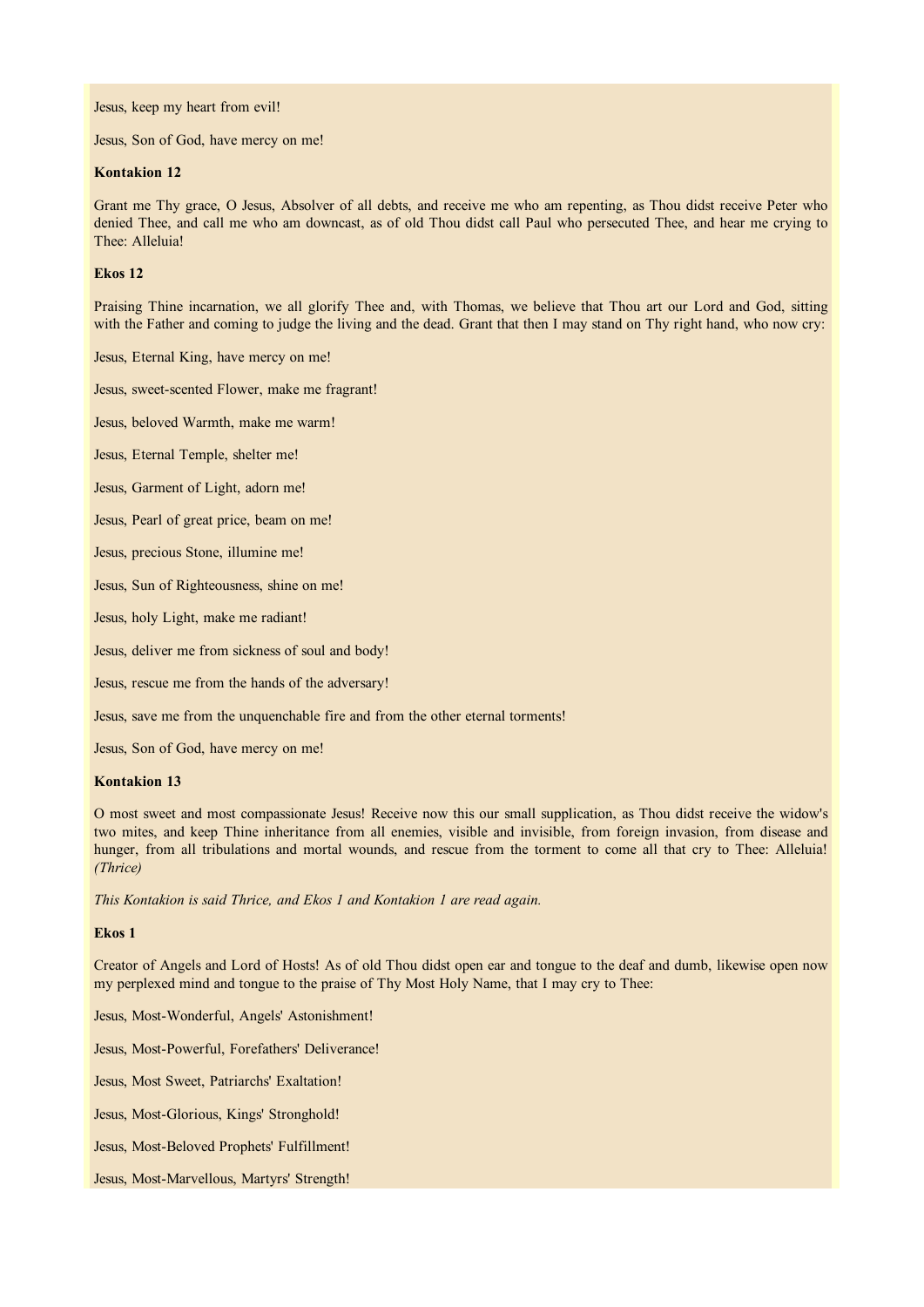Jesus, Most Peaceful, Monks' Joy!

Jesus, Most Gracious, Presbyters' Sweetness!

Jesus, Most Merciful, Fasters' Abstinence!

Jesus, Most Tender, Saints' Rejoicing!

Jesus, Most Honourable, Virgins' Chastity!

Jesus, Everlasting, Sinners' Salvation!

Jesus, Son of God, have mercy on me!

### **Kontakion 1**

O Champion Leader and Lord, Vanquisher of hades, I, Thy creature and servant, offer Thee songs of praise, for Thou hast delivered me from eternal death; but as Thou hast unutterable loving kindness, free me from every danger, as I cry:

Jesus, Son of God, have mercy on me!

### **Akathist to our most Holy Lady Theotokos**

# **Kontakion 1**

To Thee the Champion Leader, we, thy servants dedicate a feast of victory and of thanksgiving as ones rescued out of sufferings, O Theotokos; but as thou art one with might which is invincible, from all dangers that can be do thou deliver us, that we may cry to thee:  $&\#9$ ; Rejoice, thou Bride unwedded!

# **Ekos 1**

An Archangel was sent from Heaven to say to the Theotokos: Rejoice! And seeing Thee, O Lord, taking holy form, he was amazed and with his bodiless voice he stood crying to her such things as these:

Rejoice, thou through whom joy will flash forth!

Rejoice, thou through whom the curse will cease!

Rejoice, revival of fallen Adam!

Rejoice, redemption of the tears of Eve!

Rejoice, height hard to climb for human thoughts!

Rejoice, depth hard to contemplate even for the eyes of Angels!

Rejoice, for thou art the King's throne!

Rejoice, for thou bearest Him Who beareth all!

Rejoice, star that causest the Sun to appear!

Rejoice, womb of the divine incarnation!

Rejoice, thou through whom creation becometh new!

Rejoice, thou through whom we worship the Creator!

Rejoice, thou Bride unwedded!

# **Kontakion 2**

Aware that she was living in chastity, the holy Virgin said boldly to Gabriel: "Thy glorious voice is hard for my soul to accept. How is it thou speakest of the birth from a seedless conception?" And she cried: Alleluia!

### **Ekos 2**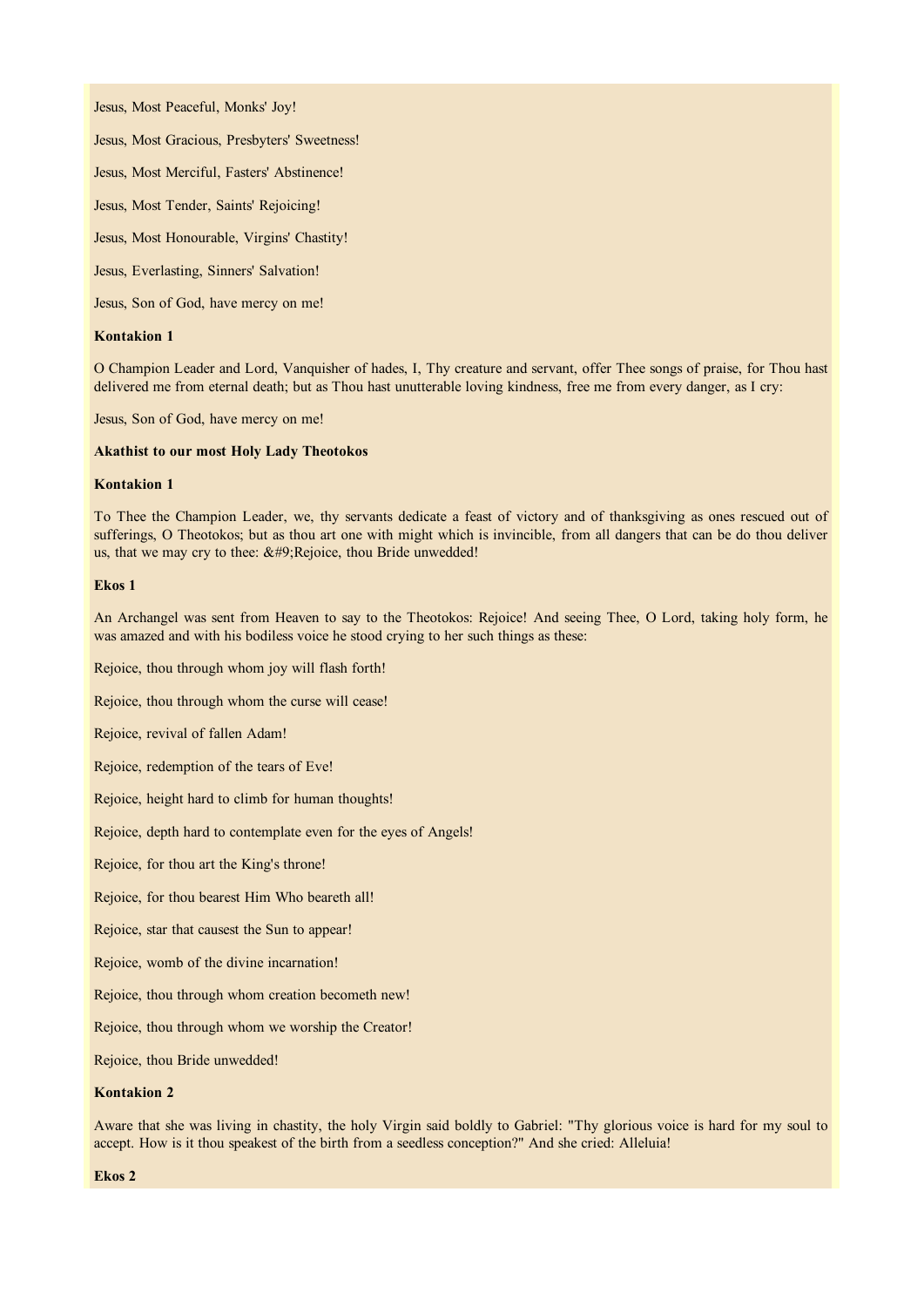Seeking to know what cannot be understood, the Virgin cried to the ministering spirit: "Tell me, how can a son be born from a chaste womb?" Then he spoke to her in fear, only crying aloud thus:

Rejoice, initiate of God's ineffable will!

Rejoice, assurance of those who pray in silence!

Rejoice, prelude of Christ's miracles!

Rejoice, crown of His dogmas!

Rejoice, heavenly ladder by which God came down!

Rejoice, bridge that conveyest us from earth to heaven!

Rejoice, wonder of angels blazed abroad!

Rejoice, wound of demons bewailed afar!

Rejoice, thou who ineffably gavest birth to the Light!

Rejoice, thou who didst reveal thy secret to none!

Rejoice, thou who surpassest the knowledge of the wise!

Rejoice, thou who givest light to the minds of the faithful!

Rejoice, thou Bride unwedded!

# **Kontakion 3**

The power of the Most High then overshadowed the Virgin for conception, and showed her fruitful womb as a sweet meadow to all who wish to reap salvation, as they sing: Alleluia!

#### **Ekos 3**

Having received God into her womb, the Virgin hastened to Elizabeth whose unborn babe at once recognized her embrace, rejoiced, and with leaps of joy as songs, cried to the Theotokos:

Rejoice, bud of an undying Sprout!

Rejoice, fruit of a seedless gain!

Rejoice, labourer that labourest for the Lover of mankind!

Rejoice, thou who givest birth to the Planter of our life!

Rejoice, cornland yielding a rich crop of mercies!

Rejoice, table bearing a wealth of forgiveness!

Rejoice, thou who revivest the garden of delight!

Rejoice, thou who preparest a haven for souls!

Rejoice, acceptable incense of intercession!

Rejoice, purification of all the world!

Rejoice, favour of God to mortals!

Rejoice, access of mortals to God!

Rejoice, thou Bride unwedded!

#### **Kontakion 4**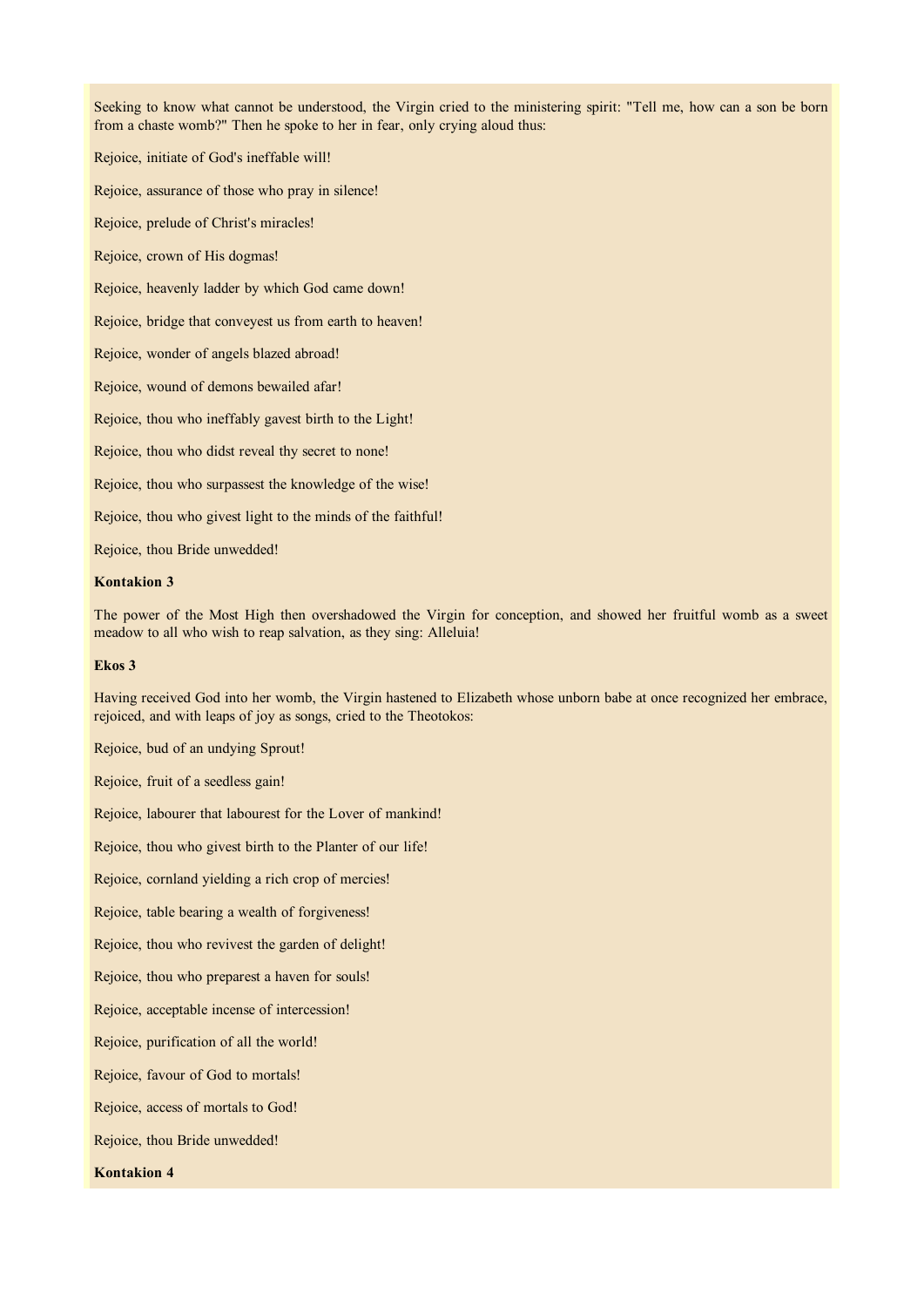Sustaining from within a storm of doubtful thoughts, the chaste Joseph was troubled. For knowing thee to have no husband, he suspected a secret union, O blameless one. But when he learned that thy conception was of the Holy Spirit, he exclaimed: Alleluia!

### **Ekos 4**

The shepherds heard Angels carolling Christ's incarnate Presence, and running like sheep to their shepherd, they beheld Him as an innocent Lamb Which had been pastured in Mary's womb, and singing to her, they said:

Rejoice, mother of the Lamb and the Shepherd!

Rejoice, fold of spiritual sheep!

Rejoice, defense against invisible enemies!

Rejoice, key to the gates of Paradise!

Rejoice, for the things of Heaven rejoice with the earth!

Rejoice, for the things of earth join chorus with the Heavens!

Rejoice, never-silent voice of the Apostles!

Rejoice, invincible courage of the martyrs!

Rejoice, firm support of faith!

Rejoice, radiant blaze of grace!

Rejoice, thou through whom hell was stripped bare!

Rejoice, thou through whom we are clothed with glory

Rejoice, thou Bride unwedded!

#### **Kontakion 5**

Having sighted the divinely moving star, the Wise Men followed its light and held it as a lamp by which they sought a powerful King. And as they approached the Unapproachable, they rejoiced and shouted to Him: Alleluia!

#### **Ekos 5**

The sons of the Chaldees saw in the hands of the Virgin Him Who with His hand made man. And knowing Him to be the Lord although He had taken the form of a servant, they hastened to worship Him with their gifts and cried to her who is blessed:

Rejoice, mother of the never-setting Star!

Rejoice, dawn of the mystic Day!

Rejoice, thou who didst extinguish the furnace of error!

Rejoice, thou who didst enlighten the initiates of the Trinity!

Rejoice, thou who didst banish from power the inhuman tyrant!

Rejoice, thou who hast shown us Christ as the Lord and Lover of mankind!

Rejoice, thou who redeemest from pagan worship!

Rejoice, thou who dost drag from the mire of works!

Rejoice, thou who hast stopped the worship of fire!

Rejoice, thou who hast quenched the flame of the passions!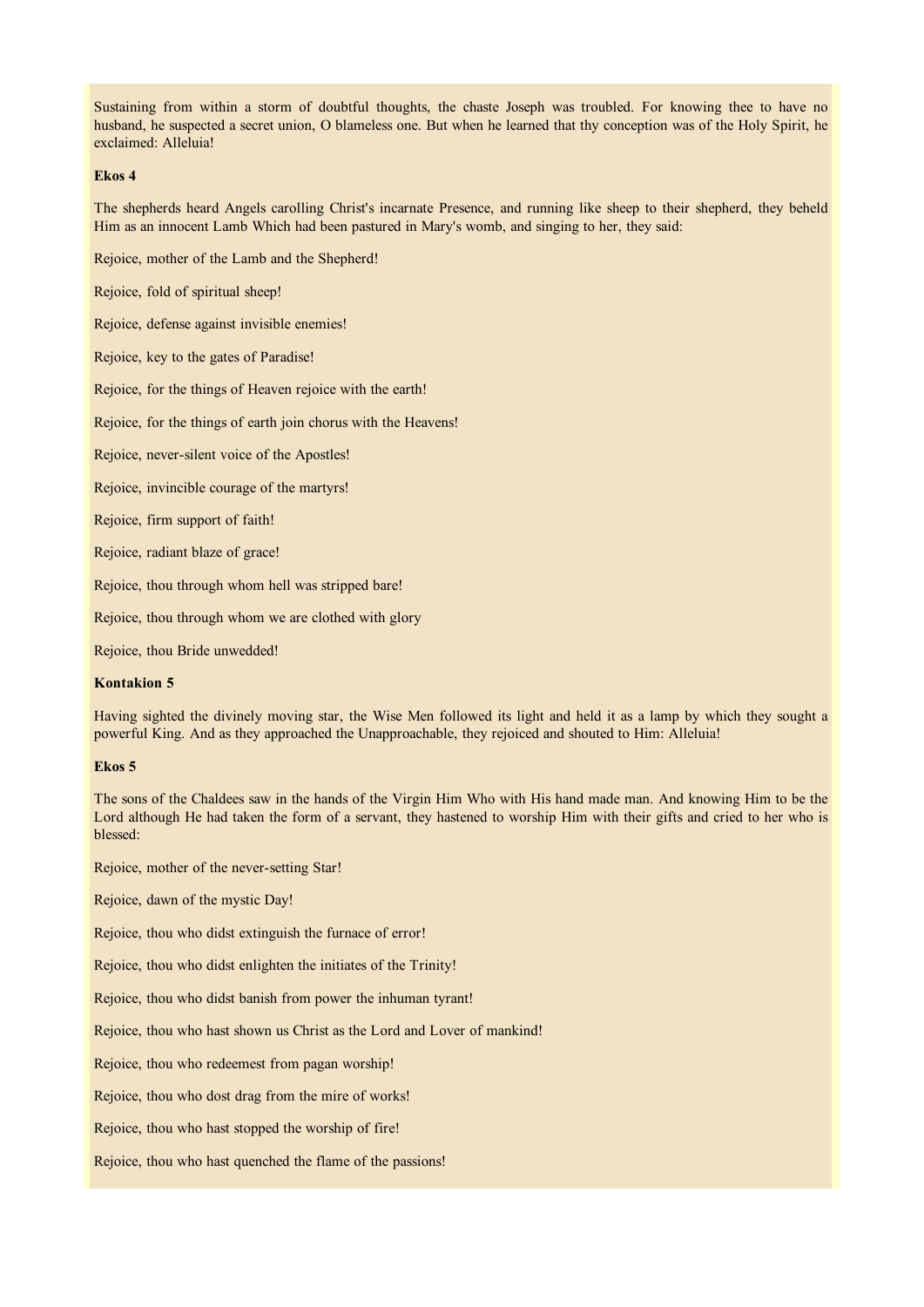Rejoice, guide of the faithful to chastity!

Rejoice, joy of all generations!

Rejoice, thou Bride unwedded!

# **Kontakion 6**

Turned God-bearing heralds, the Wise Men returned to Babylon. They fulfilled Thy prophecy and to all preached Thee as the Christ, and they left Herod as a babbler who could not sing: Alleluia!

# **Ekos 6**

By shining in Egypt the light of truth, Thou didst dispel the darkness of falsehood, O Saviour. For unable to endure Thy strength, its idols fell; and those that were freed from their spell cried to the Theotokos:

Rejoice, uplifting of men!

Rejoice, downfall of demons!

Rejoice, thou who hast trampled on the delusion of error!

Rejoice, thou who hast exposed the fraud of idols!

Rejoice, sea that hast drowned the spiritual Pharaoh!

Rejoice, rock that hast refreshed those thirsting for Life!

Rejoice, pillar of fire guiding those in darkness!

Rejoice, shelter of the world broader than a cloud!

Rejoice, sustenance replacing Manna!

Rejoice, minister of holy delight!

Rejoice, land of promise!

Rejoice, thou from whom floweth milk and honey!

Rejoice, thou Bride unwedded!

# **Kontakion 7**

When Simeon was about to depart this life of delusion, Thou wast brought as a Babe to him, but he recognized Thee as also perfect God: Wherefore marvelling at Thine ineffable wisdom, he cried: Alleluia!

# **Ekos 7**

The Creator showed us a new creation when He appeared to us who came from Him. For He sprang from a seedless womb and kept it chaste as it was, that seeing the miracle we might sing to her, crying out:

Rejoice, flower of incorruption!

Rejoice, crown of continence!

Rejoice, flashing symbol of the resurrection!

Rejoice, mirror of the life of the Angels!

Rejoice, tree of Light-bearing Fruit whereby the faithful are nourished!

Rejoice, tree of goodly shade by which many are sheltered!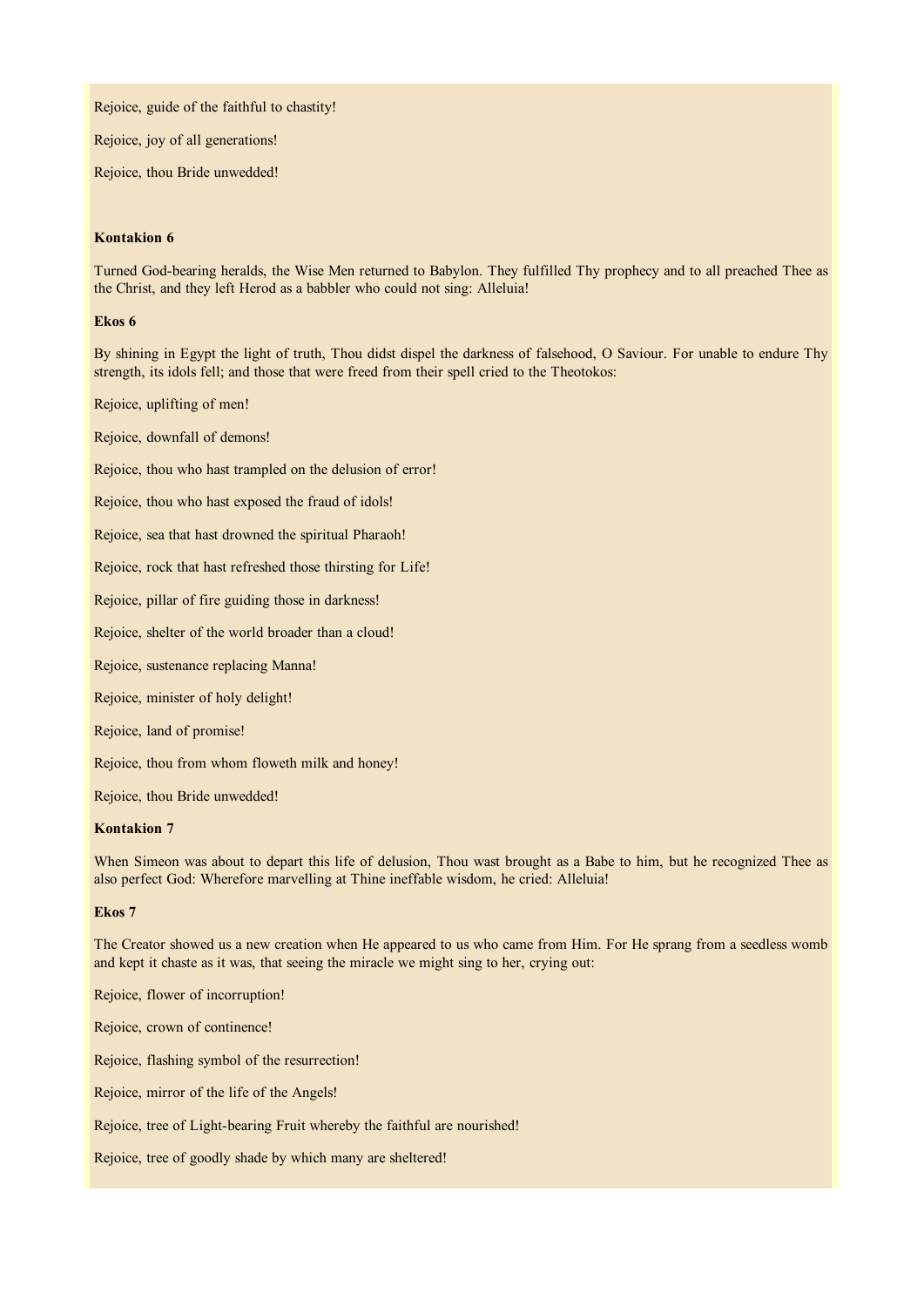Rejoice, thou that hast carried in thy womb the Redeemer of captives!

Rejoice, thou that gavest birth to the Guide of those astray!

Rejoice, pleader before the Just Judge!

Rejoice, forgiveness of many sins!

Rejoice, robe of boldness for the naked!

Rejoice, love that vanquishest all desire!

Rejoice, thou Bride unwedded!

### **Kontakion 8**

Having beheld a strange nativity, let us estrange ourselves from the world and transport our minds to Heaven. For the Most High God appeared on earth as a lowly man, because He wished to draw to the heights them that cry to Him: Alleluia!

# **Ekos 8**

Wholly present was the infinite Word among those here below, yet in no way absent rom those on high; for this was a divine condescension and not a change of place. And His birth vas from a God-possessed Virgin who heard words like these:

Rejoice, container of the uncontainable God!

Rejoice, door of solemn mystery!

Rejoice, doubtful report of unbelievers!

Rejoice, renowned boast of the faithful!

Rejoice, all-holy chariot of Him Who rideth upon the Cherubim!

Rejoice, all-glorious temple of Him Who is above the Seraphim!

Rejoice, thou who hast united opposites!

Rejoice, thou who hast joined virginity and motherhood.

Rejoice, thou through whom sin hath been absolved!

Rejoice, thou through whom Paradise is opened!

Rejoice, key to the Kingdom of Christ!

Rejoice, hope of eternal blessings!

Rejoice, thou Bride unwedded!

### **Kontakion 9**

All angel-kind was amazed at the great act of Thine incarnation; for they saw the inaccessible God as a man accessible to all, abiding with us and hearing from all: Alleluia!

# **Ekos 9**

We see most eloquent orators mute as fish before thee, O Theotokos. For they dare not ask: How canst thou bear a child and yet remain a Virgin? But we marvel at the mystery, and cry with faith:

Rejoice, receptacle of the Wisdom of God!

Rejoice, treasury of His Providence!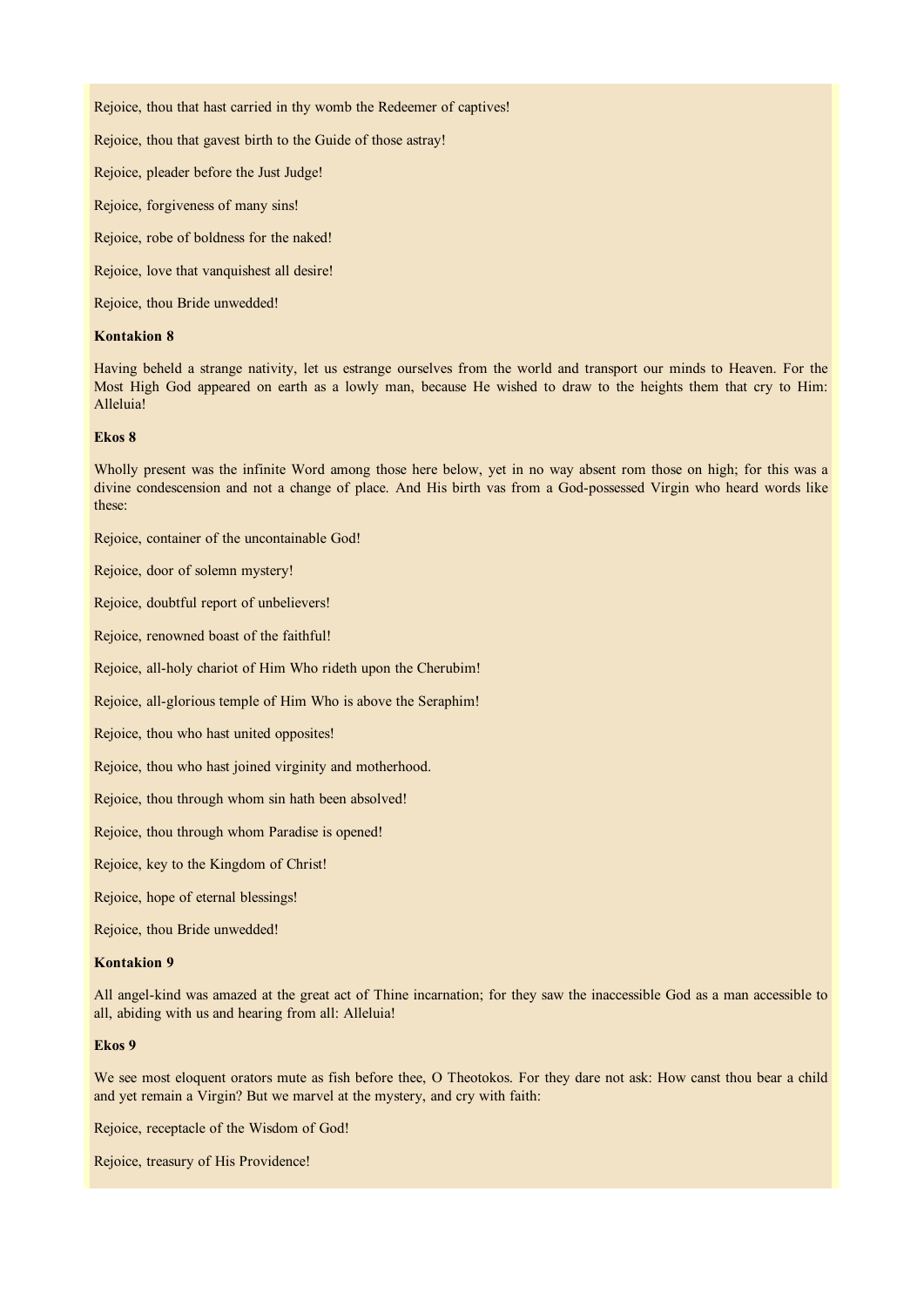Rejoice, thou who showest philosophers to be fools! Rejoice, thou who constrainest the learned to silence! Rejoice, for the clever critics have made fools of themselves! Rejoice, for the writers of myths have died out! Rejoice, thou who didst break the webs of the Athenians! Rejoice, thou who didst fill the nets of the fishermen! Rejoice, thou who drawest us from the depths of ignorance! Rejoice, thou who enlightenest many with knowledge! Rejoice, ship of those who wish to be saved! Rejoice, haven for sailors on the sea of life! Rejoice, thou Bride unwedded!

# **Kontakion 10**

Wishing to save the world, He that is the Adorner of all came to it according to His Own promise; and He that, as God, is the Shepherd, for our sake appeared unto us as a man: for like calling unto like, as God He heareth: Alleluia!

### **Ekos 10**

Thou art a bulwark to virgins and to all that flee to thee, O Virgin Theotokos; for the Maker of heaven and earth prepared thee, O most pure one, dwelling in thy womb, and teaching all to call to thee:

Rejoice, pillar of virginity!

Rejoice, gate of salvation!

Rejoice, founder of spiritual instruction!

Rejoice, dispenser of divine good!

Rejoice, for thou didst regenerate those conceived in shame!

Rejoice, for thou gavest understanding to those robbed of their senses!

Rejoice, thou who didst foil the corrupter of minds!

Rejoice, thou who gavest birth to the Sower of chastity!

Rejoice, bridechamber of a seedless marriage!

Rejoice, thou who dost wed the faithful to the Lord!

Rejoice, good foster-mother of virgins!

Rejoice, betrother of holy souls!

Rejoice, thou Bride unwedded!

# **Kontakion 11**

Every hymn is defeated that trieth to embrace the multitude of Thy many mercies. For if we should offer to Thee, O Holy King, songs numberless as the sand, we should still have done nothing worthy of what Thou hast given to us who shout to Thee: Alleluia!

**Ekos 11**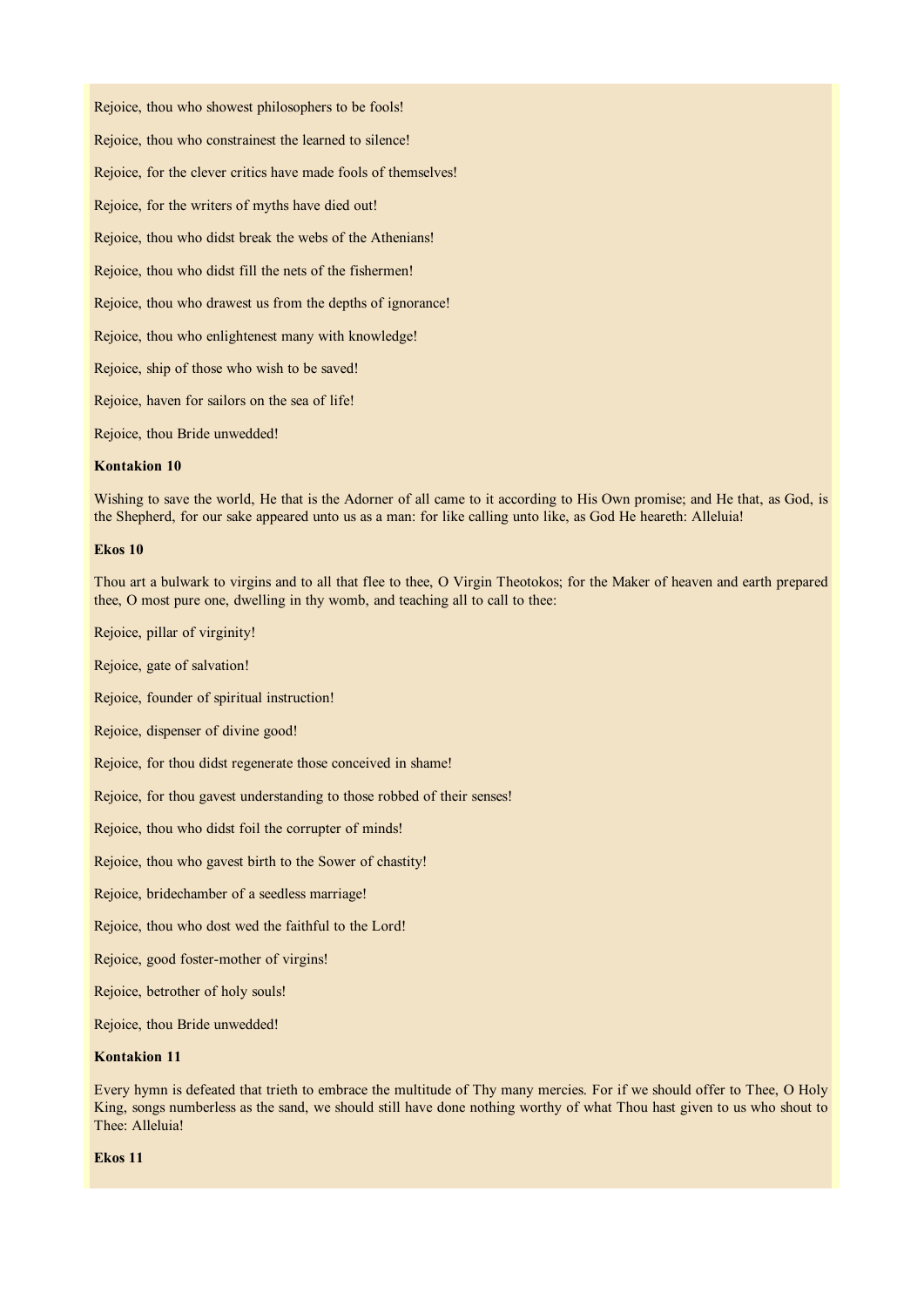We see the Holy Virgin as a flaming torch appearing to those in darkness. For having kindled the Immaterial Light, she guideth all to divine knowledge, she illumineth our minds with radiance and is honoured by our shouting these praises:

Rejoice, ray of the noetic Sun!

Rejoice, radiance of the unsetting Light!

Rejoice, lightning that enlightenest our souls!

Rejoice, thunder that terrifiest our enemies!

Rejoice, for thou didst cause the refulgent Light to dawn!

Rejoice, for thou didst cause the river of many-streams to gush forth!

Rejoice, living image of the font!

Rejoice, remover of the stain of sin!

Rejoice, laver that washest the conscience clean!

Rejoice, cup that drawest up joy!

Rejoice, aroma of the fragrance of Christ!

Rejoice, life of mystical festivity!

Rejoice, thou Bride unwedded!

# **Kontakion 12**

When He Who forgiveth all men their past debts wished to restore us to favour, of His own will He came to dwell among those who had fallen from His grace; and having torn up the record of their sins, He heareth from all: Alleluia!

#### **Ekos 12**

While singing to thy Child, we all praise thee as a living temple, O Theotokos For the Lord Who holdeth all things in His hand dwelt in thy womb, and He sanctified and glorified thee, and taught all to cry to thee:

Rejoice, tabernacle of God the Word!

Rejoice, saint greater than the saints!

Rejoice, ark made golden by the Spirit!

Rejoice, inexhaustible treasury of Life!

Rejoice, precious diadem of pious kings!

Rejoice, precious boast of devoted priests!

Rejoice, unshakable tower of the Church!

Rejoice, inviolable wall of the Kingdom!

Rejoice, thou through whom victories are obtained!

Rejoice, thou before whom foes fall prostrate!

Rejoice, healing of my body!

Rejoice, salvation of my soul!

Rejoice, thou Bride unwedded!

**Kontakion 13**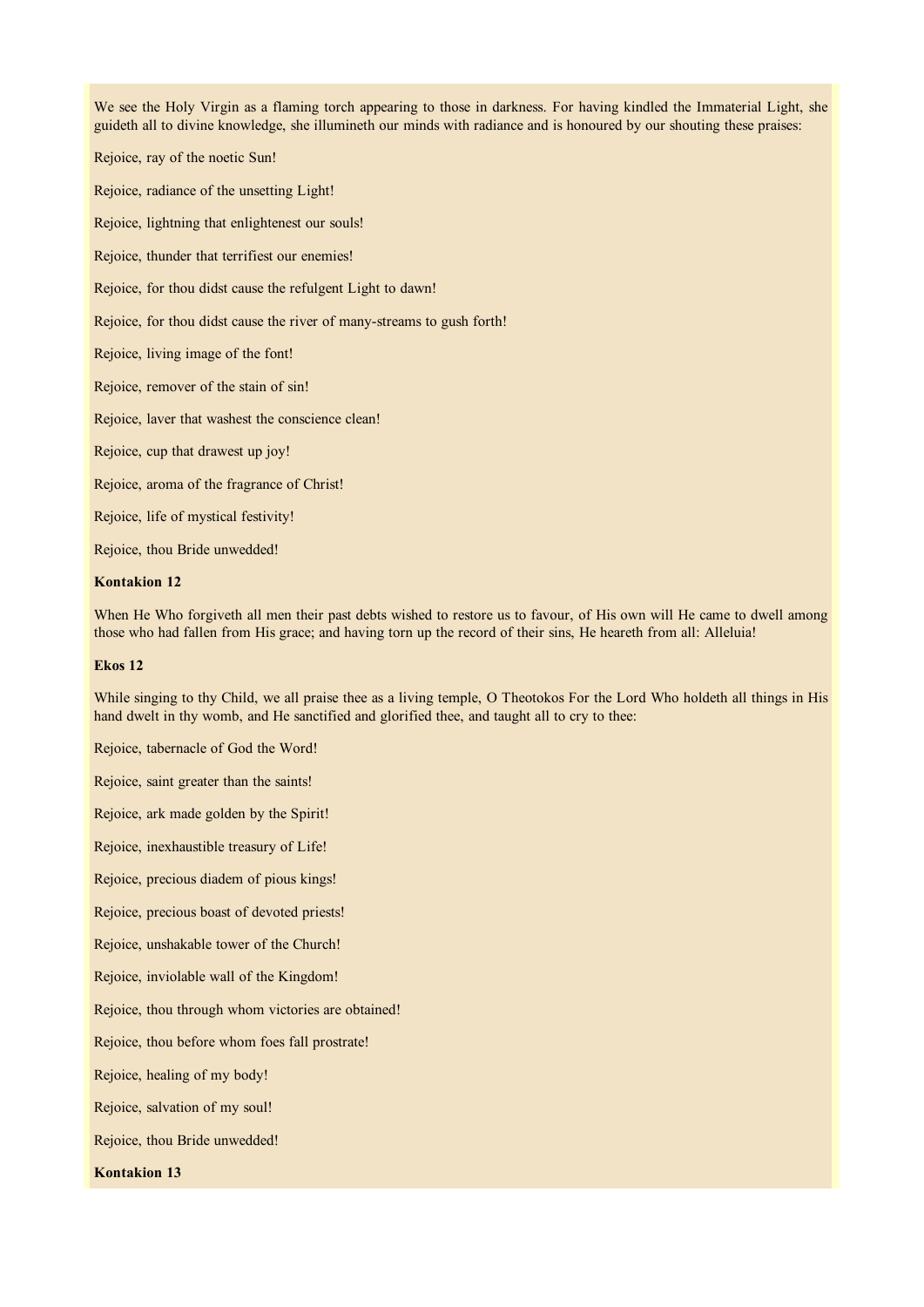O all-praised Mother who didst bear the Word holiest of all the Saints, accept now our offering, and deliver us from all misfortune, and rescue from the torment to come those that cry to thee: Alleluia! *(Thrice)*

*This Kontakion is said thrice. And Ekos 1 and Kontakion 1 are read again.*

# **Ekos 1**

An Archangel was sent from Heaven to say to the Theotokos: Rejoice! And seeing Thee, O Lord, taking bodily form, he was amazed and with his bodiless voice he stood crying to her such things as these:

Rejoice, thou through whom joy will flash forth!

Rejoice, thou through whom the curse will cease!

Rejoice, revival of fallen Adam!

Rejoice, redemption of the tears of Eve!

Rejoice, height hard to climb for human thoughts!

Rejoice, depth hard to contemplate even for the eyes of Angels!

Rejoice, for thou art the King's throne!

Rejoice, for thou bearest Him Who beareth all!

Rejoice, star that causest the Sun to appear!

Rejoice, womb of the divine incarnation!

Rejoice, thou through whom creation becometh new!

Rejoice, thou through whom we worship the Creator!

Rejoice, thou Bride unwedded!

# **Kontakion 1**

To Thee the Champion Leader, we, thy servants dedicate a feast of victory and of thanksgiving as ones rescued out of sufferings, O Theotokos: but as thou art one with might which is invincible, from all dangers that can be do thou deliver us, that we may cry to thee:

Rejoice, thou Bride unwedded!

# **ODE 7**

**Eirmos:** When the golden image was worshipped in the plain of Dura, Thy three children despised the godless order. Thrown into the fire, they were bedewed and sang: Blessed art Thou, O God of our fathers.

O sweetest Jesus, save us.

O Christ Jesus, no one on earth hath ever sinned, O my Jesus, as I, the wretched one and prodigal, have sinned. Wherefore, I cry to Thee, my Jesus, have compassion on me as I sing: Blessed art Thou, O God of our fathers.

O sweetest Jesus, save us.

O Christ Jesus, I cry: Nail me down with the fear of Thee, O my Jesus, and pilot me to Thy calm haven now, O my compassionate Jesus, that as one saved I may sing to Thee: Blessed art Thou, O God of our fathers.

O sweetest Jesus, save us.

O Christ Jesus, ten thousand times have I, the passionate one, promised Thee repentance, O my Jesus, but wretch that I am, I deceived Thee. Wherefore, I cry to Thee, my Jesus: Enlighten my soul which remaineth unfeeling: O Christ, the God of our fathers, blessed art Thou.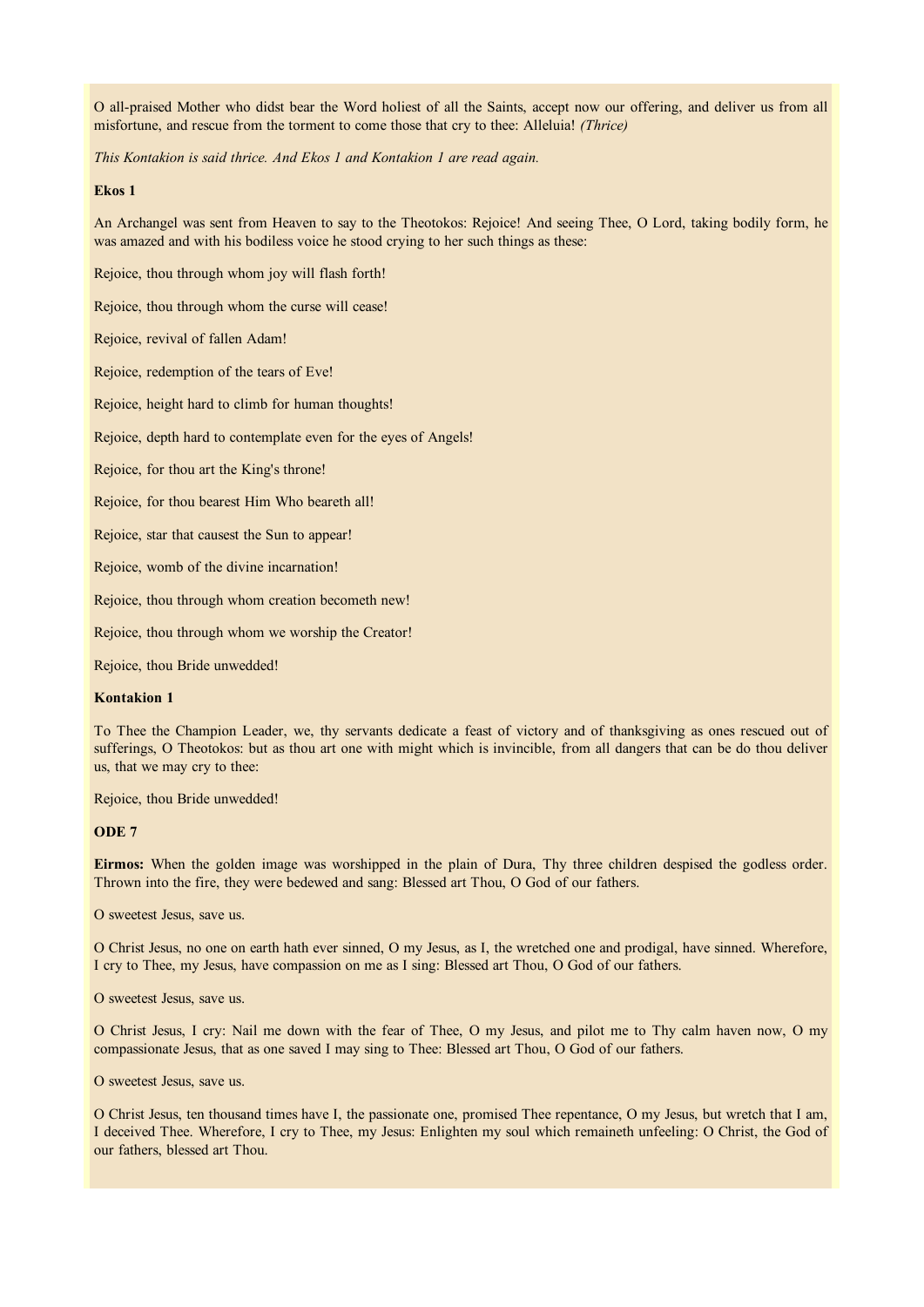O most holy Theotokos, save us.

O thou who gavest birth to Jesus awesomely and above nature, O all-blameless one, implore Him, O Maiden, to forgive me all the sins that I have committed against my nature, that as one saved I may cry: Blessed art thou who didst give birth to God in the flesh.

### **To the Theotokos:**

O most holy Theotokos, save us.

Having willed to accomplish our salvation, Thou didst dwell in the womb of the Virgin, O Saviour, and didst reveal her to the world as the mediatress: O God of our fathers, blessed art Thou.

O most holy Theotokos, save us.

O pure mother who didst bear the Lover of Mercy, implore Him to deliver from sins and from defilements of the soul them that with faith cry: O God of our fathers, blessed art Thou.

O most holy Theotokos, save us.

Thou hast shown her who gave birth to Thee to be a treasury of salvation, fountain of incorruption, tower of safety, and door of repentance to them that cry: O God of our fathers, blessed art Thou.

O most holy Theotokos, save us.

O Mother of God, grant healing for the weakness of our bodies and for the sickness of our souls to those that with love appeal to thy protection, O Virgin, who for us gavest birth to Christ the Saviour.

### **To the Guardian Angel:**

Holy Angel of the Lord, my Guardian, pray to God for me.

Be merciful to me and pray to God, O Angel of the Lord, for I have thee as my defender for the whole of my life, the guide and guardian, given me by God forever.

Holy Angel of the Lord, my Guardian, pray to God for me.

Let not my sinful pilgrim soul, given thee blameless by God, be slain by robbers, O Holy Angel, but lead it to the way of repentance.

Glory to the Father, and to the Son, and to the Holy Spirit:

My whole soul is disgraced by evil thoughts and acts, but make haste, O my guide, and grant me healing with good thoughts, that I may always follow the right way.

Both now and ever, and unto the ages of ages. Amen

**To Jesus:** Fill with wisdom and divine strength all that cry with faith, through the Mother of God, to Thee, O Personal Wisdom of the Highest: O God of our fathers, blessed art Thou.

# **ODE 8**

**Eirmos:** O ye works, praise the Lord God, Who descended into the fiery furnace with the Hebrew children and changed the flame into dew, and supremely exalt Him unto all ages.

O sweetest Jesus, save us.

I implore Thee, O my Jesus: As Thou didst redeem the harlot from many sins, O my Jesus, likewise redeem me, O Christ my Jesus, and cleanse my foul soul, O my Jesus.

O sweetest Jesus, save us.

O Jesus, having yielded to irrational pleasures, I have become irrational, O my Jesus; and wretch that I am, I have truly become like unto the beasts, O Saviour. Wherefore, O Jesus, deliver me from irrationality.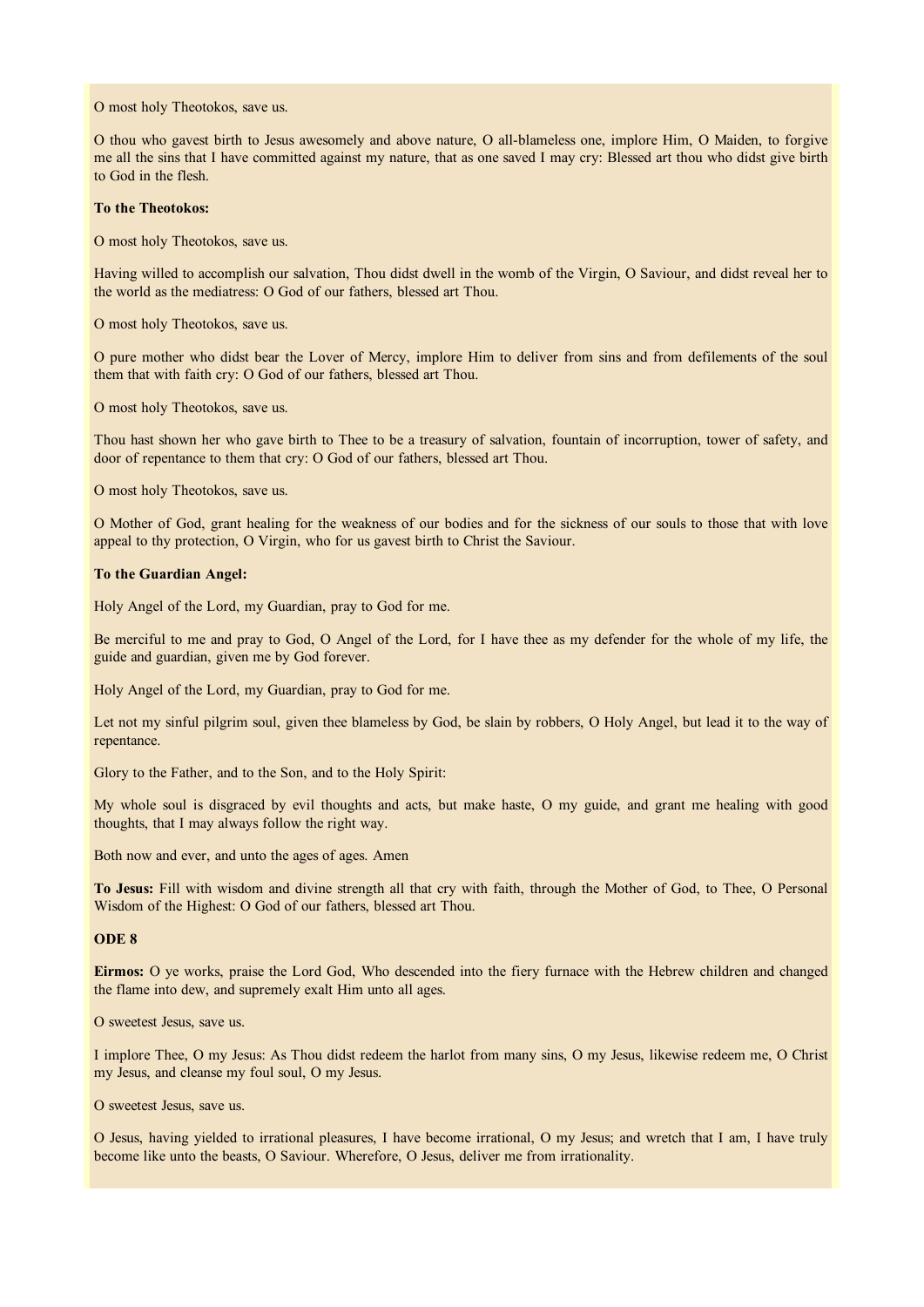O sweetest Jesus, save us.

Having fallen, O Jesus, into the hands of soul-corrupting thieves, I have been stripped now of my divinely-woven garment, O my Jesus, and I am lying all bruised with wounds. O my Christ, do thou pour on me oil and wine.

O most holy Theotokos, save us.

O Theotokos Mary, who ineffably didst carry the Christ, my Jesus and God: do thou ever implore Him to save from perils thy servants and them that praise thee, O Virgin who knewest not wedlock.

### **To the Theotokos:**

O most holy Theotokos, save us.

Disdain not, O Virgin, those who need thy help and who hymn thee and supremely exalt thee, O Maiden, unto the ages.

O most holy Theotokos, save us.

Thou healest the pains of my body and the infirmities of my soul, O Virgin, that I may glorify thee, O pure one, unto the ages.

O most holy Theotokos, save us.

Thou pourest a wealth of healing, O Virgin, on those who with faith hymn thee and supremely exalt thine ineffable childbearing.

O most holy Theotokos, save us.

Thou drivest away the assaults of temptations and the attacks of the passions, O Virgin; wherefore we hymn thee unto the ages.

#### **To the Guardian Angel:**

Holy Angel of the Lord, my Guardian, pray to God for me.

O gracious Angel, sent by God, strengthen the life of thy servant and forsake me not unto the ages.

Holy Angel of the Lord, my Guardian, pray to God for me.

O good Angel, guide and guardian of my soul, O most blessed one, I hymn thee unto the ages.

Glory to the Father, and to the Son, and to the Holy Spirit:

Be my veil and visor in the Judgment Day of all men, when all deeds, good and evil, will be tried by fire.

Both now and ever, and unto the ages of ages. Amen.

**Theotokion:** Be the help and peace of thy servant, O Ever-Virgin Theotokos, and leave me not bereft of thy protection.

#### **ODE 9**

**Eirmos:** God the Word, Who came forth from God, and Who by ineffable wisdom came to renew Adam after his grievous fail to corruption through eating, and Who ineffably took flesh from the holy Virgin for our sake, Him do we the faithful with one accord magnify with hymns.

O sweetest Jesus, save us.

I have surpassed, O my Jesus, Manasseh and the publican, the harlot and the prodigal, O compassionate Jesus, and the robber, O my Jesus, through all my shameful and unseemly deeds, O Jesus; but do Thou forestall me, O my Jesus, and save me.

O sweetest Jesus, save us.

By my passions, O my Jesus, have I, the wretched one, surpassed all those from Adam who have sinned both before the Law and in the Law, O Jesus, and after the Law and Grace, O my Jesus. hut by Thy judgments save me, O my Jesus.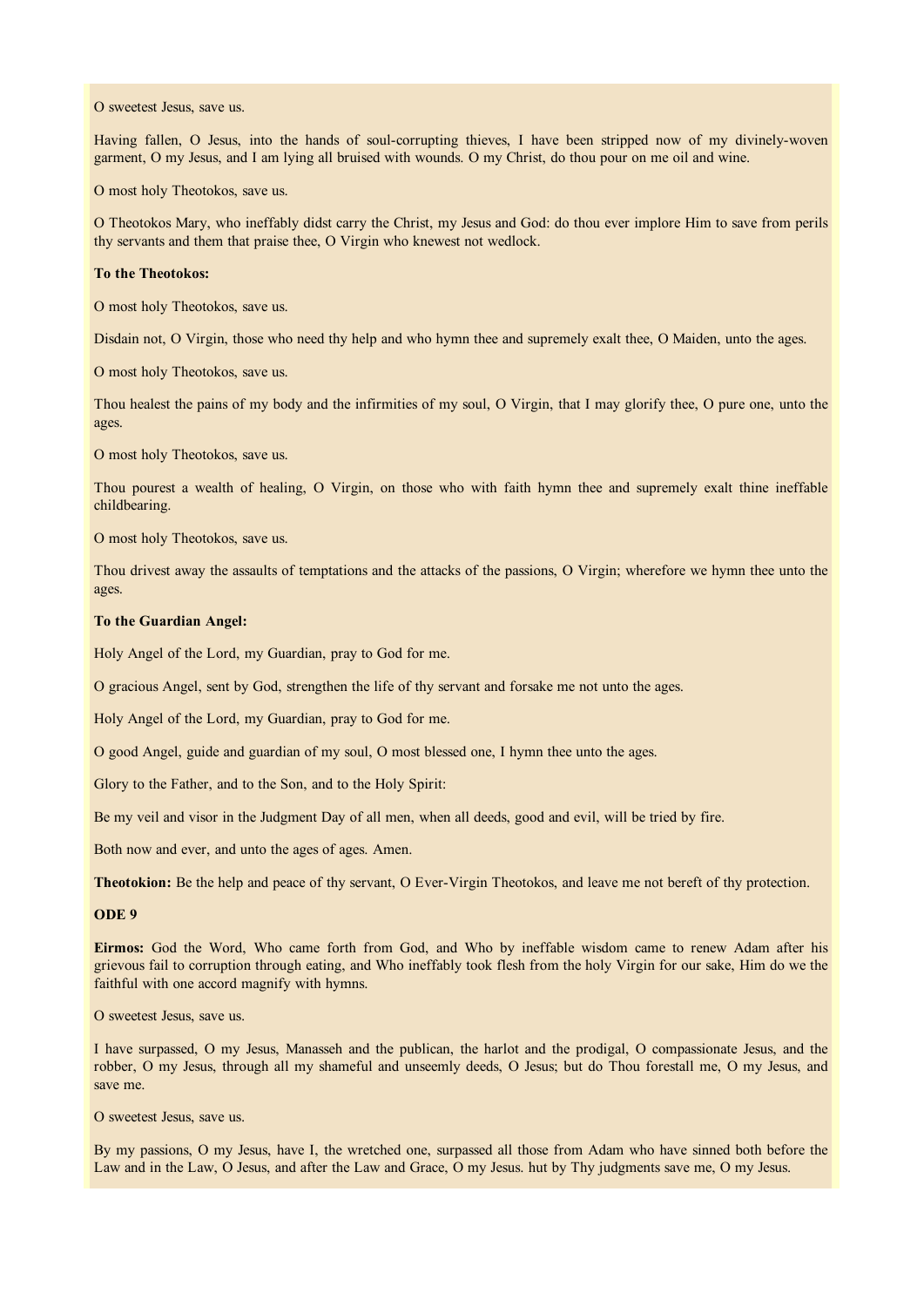O sweetest Jesus, save us.

May I not be parted from Thine ineffable glory, my Jesus, nor may the portion on the left fall to me, O sweetest Jesus; but set me on the right hand with Thy sheep and give me rest, O Christ my Jesus, since Thou art compassionate.

O sweetest Jesus, save us.

O Theotokos, who didst carry Jesus, O only unwedded Virgin Mary who knewest not wedlock, O pure one invoke Him, thy Son and Creator, to be gracious unto us that we who have recourse to thee may be delivered from temptations and perils, and from the fire that is to come.

### **To the Theotokos:**

O most holy Theotokos, save us.

Turn not away from the torrent of my tears, O Virgin, who didst give birth to Christ Who dried all tears from every face.

O most holy Theotokos, save us.

Fill my heart with joy, O Virgin, who didst receive the Fullness of Joy and banish the grief of sin.

O most holy Theotokos, save us.

Be the haven and mediation and the unshakable wall, the refuge and the protection and the gladness, O Virgin, of all that flee to thee for refuge.

O most holy Theotokos, save us.

With the rays of thy light, O Virgin, enlighten those that with true faith confess thee to be the Theotokos, and banish the darkness of ignorance.

O most holy Theotokos, save us.

In the place of suffering, O Virgin, heal me, humbled by infirmity, and transform me from sickness to health.

# **To the Guardian Angel:**

O Jesus, Son of God, have mercy on us.

Have mercy on me, O my only Saviour, for Thou art merciful and kind-hearted, and make me a member of the Choirs of the Righteous.

Holy Angel of the Lord, my Guardian, pray to God for me.

Grant me ever to think and do only what is useful, O Angel of the Lord, that I may be blameless and strong in infirmity.

Glory to the Father, and to the Son, and to the Holy Spirit:

Having boldness towards the Heavenly King, do thou, with the other angels, entreat Him to have mercy on me the wretched one.

Both now and ever, and unto the ages of ages. Amen.

**Theotokion:** O Virgin who hast great boldness towards Him Who took flesh of thee, deliver me from fetters and grant me forgiveness and salvation through thy prayers.

#### **Prayer to Our Lord**

### **JESUS CHRIST**

O Lord and Master, Jesus Christ, my God, through thine ineffable love for mankind Thou wast wrapped in flesh, at the end of the ages, from the Ever-Virgin Mary. I glorify Thy saving providence and care for me, Thy servant, O Master. I praise Thee, for through Thee, I have learned to know the Father. I bless Thee through Whom the Holy Spirit came into the world. I bow to Thy most pure Mother who served for the dread mystery of Thine Incarnation. I praise the angelic choir as the servants and singers of Thy majesty. I bless Saint John the Forerunner who baptized Thee, O Lord. I honour